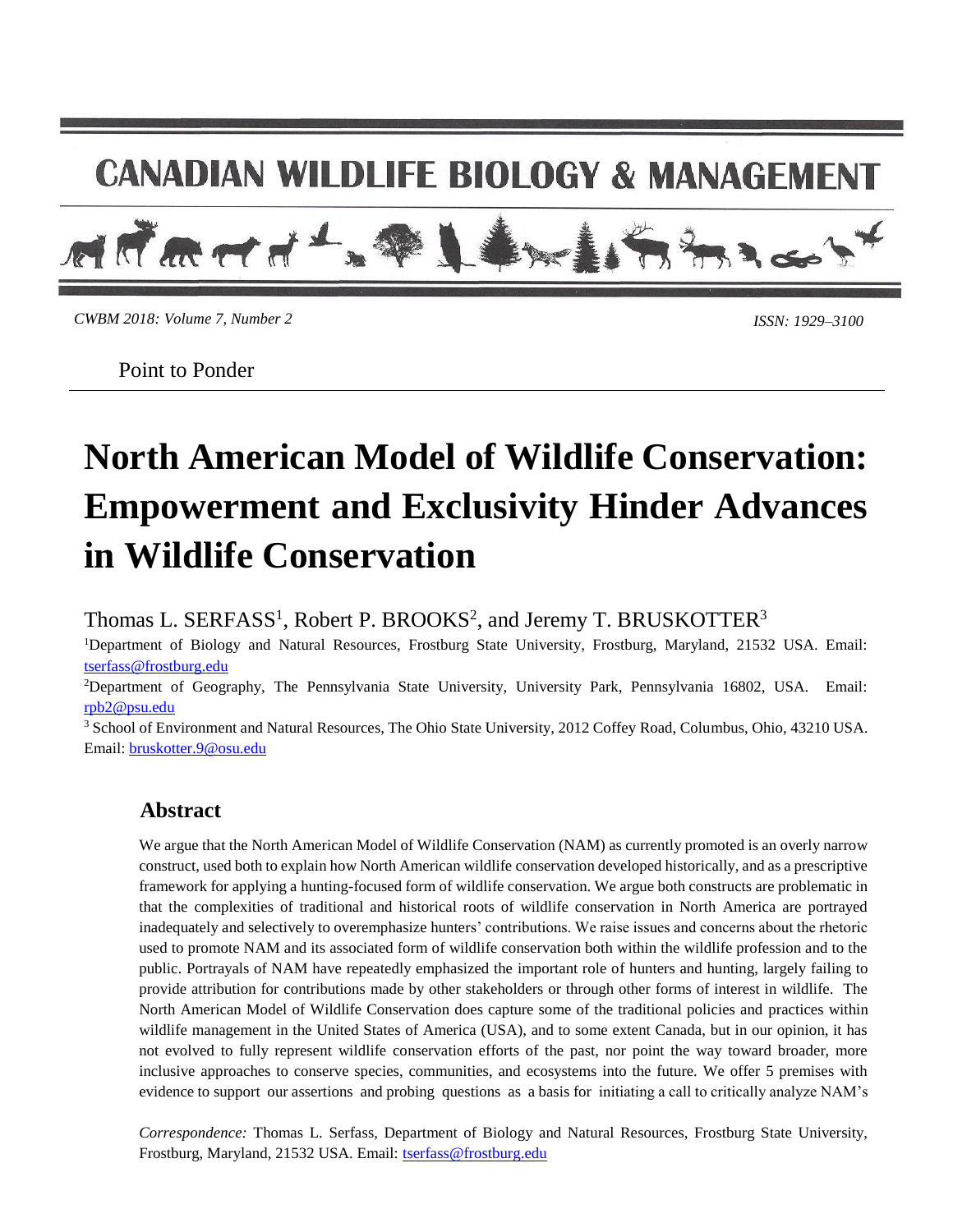structures, functions, and purposes. Briefly, the premises focus on NAM as a hunter/hunting-focused form of wildlife conservation that serves to empower hunters and marginalize non-hunting wildlife conservationists in decision making pertaining to wildlife policy, ultimately hindering development of a more holistic, progressive form of wildlife conservation.

**Key Words**: Hunting, North America, North American Model of Wildlife Conservation, Wildlife Conservation, Wildlife Management.

# **INTRODUCTION**

 Over the last 15 to 20 years the North American Model of Wildlife Conservation (hereafter NAM or North American Model) has been widely portrayed and interpreted as both a historical account of how wildlife was conserved in North America, and as a prescriptive model for how wildlife should be conserved in the future (Peterson and Nelson 2017). The North American Model is comprised of 7 primary elements variously portrayed as "components" (Geist *et al.* 2001), "sisters" (Mahoney 2004), "pillars" (Mahoney *et al.* 2008), and "principles" (Organ *et al.* 2012) (Table 1). These elements are a compilation of selectively chosen concepts pertaining to the development and application of recreational hunting (hereafter, hunting) as a basis for wildlife conservation in the United States of America (USA) and Canada. The term "North American Model" is a misnomer in that it aligns most closely with the state-agency-focused portion of the wildlife conservation system that developed in the USA beginning in the late 1800s and early 1900s, but less so with provincial approaches in Canada, federal approaches in general, and has little relevancy to wildlife conservation in Mexico – hence, the focus of our critique largely pertains to the wildlife conservation system that developed in the USA, although much of the discussion has application for Canada. The elements of NAM are not particularly new or novel in themselves, but the progenitors were the first to synthesize them into a single concept to define wildlife conservation, with a combined emphasis on hunting.

 The North American Model and its 7 elements have been repeatedly portrayed in a manner that justifies, supports, and promotes hunting, managed by public, state-level conservation agencies, as the "cornerstone" of wildlife conservation in North America (Heffelfinger *et al.* 2013). A paper by Geist (1995) in the Transactions of the First International Wildlife Congress seems to represent the written origins of NAM, with this early version establishing 5 of the 7 core elements. A special, full-day session (" The Changing Role of Hunting in North American Conservation") at the Wildlife Management Institute's 66th North American Wildlife and Natural Resources Conference in 2001 appears to have been the primary catalyst for

expanding and promoting NAM, with the current title and 7 elements firmly established through an article published in the Transactions of this conference, "Why hunting has defined the North American Model of Wildlife Conservation" (Geist *et al.* 2001). Fundamental concepts of NAM have since become ingrained in wildlife management culture through ongoing and numerous portrayals of common messages communicated in various types of media and forums:

- popular articles (e.g., Mahoney 2004);
- commentaries (e.g., Prukop and Regan 2005);
- book chapters (e.g., Geist 2006);
- "White House Conference on North American Wildlife Policy" (Mahoney *et al.* 2008);
- articles derived from presentations at a dedicated session on NAM at the 74th North American Wildlife and Natural Resources Conference (Crane 2009; Decker *et al.* 2009; Organ 2009; Schildwachter 2009; Walker 2009; Williams *et al.* 2009);
- websites of state-wildlife agencies and hunting-based conservation organizations (e.g., Arizona Fish and Game Department (undated); Boone and Crockett Club (undated); National Wild Turkey Federation (undated); and Rocky Mountain Elk Foundation (RMEF; undated*a*); Association of Fish and Wildlife Agencies (AFWA undated*a*);
- educational programs such as "Conservation Leaders for Tomorrow" (CLfT) – designed to instruct nonhunting university students enrolled in wildlife programs and natural resource professionals about the role of hunting in conservation, focusing on principles of NAM (CLfT undated*a*);
- a special issue of The Wildlife Professional (Moore 2010), a magazine published by The Wildlife Society (TWS);
- DVD: "The Story of the North American Model for Wildlife Conservation – Opportunity for All"  $-a$ cooperative project by the RMEF (undated*b*) and Conservation Visions (undated) in 2006, with an introduction contributed by TWS in 2012;
- a technical review by TWS (Organ *et al.* 2012);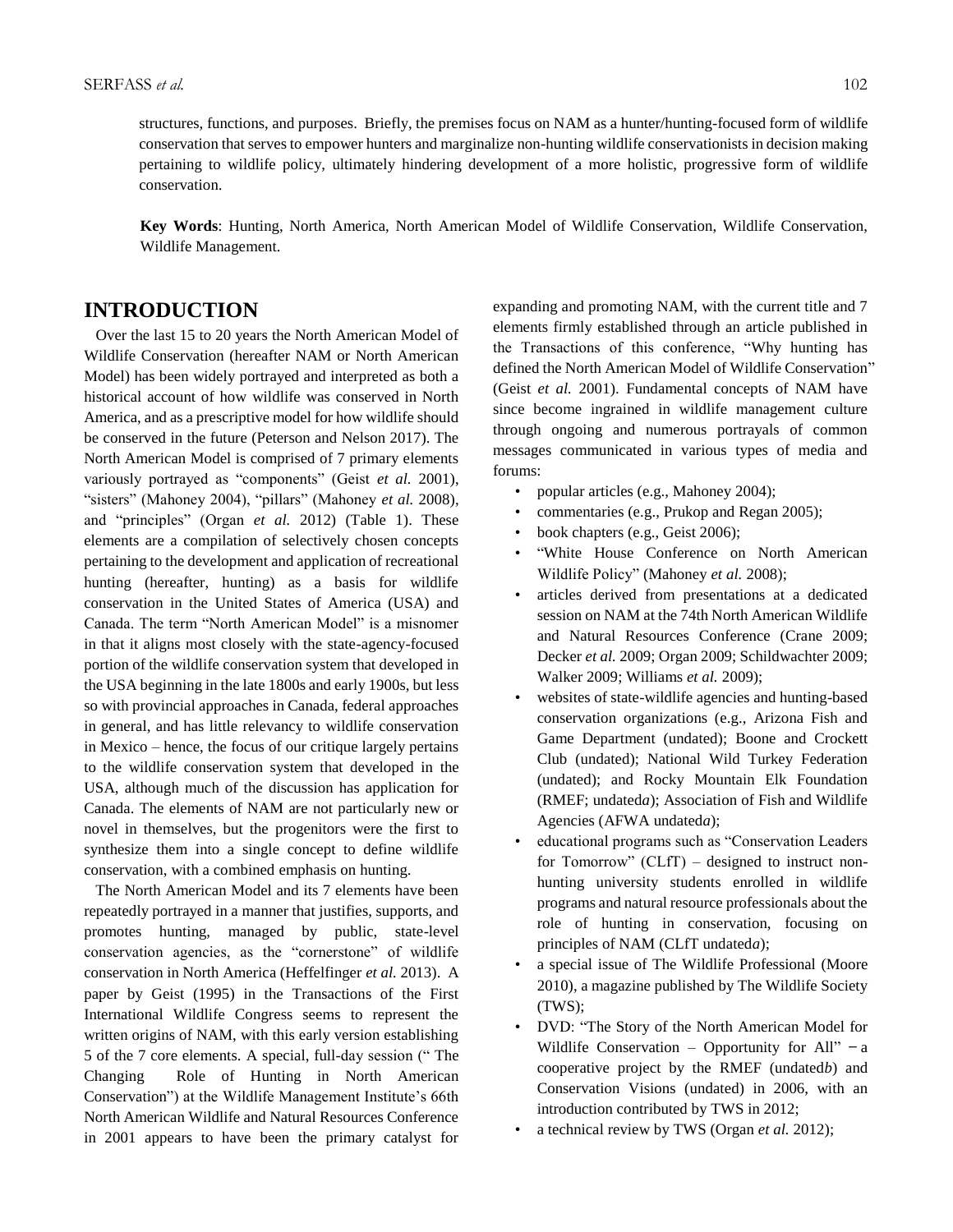Table 1. Interpretation of the 7 elements comprising the North American Model of Wildlife Conservation (NAM).

| Wildlife as public trust<br>resources                             | Establishes that certain natural resources, including wildlife, have value to<br>all citizens, are thus inappropriate for subjugation through private<br>ownership, and should be conserved through public ownership, with the<br>government serving as the trustee of the resources (see Sax [1970] for a<br>review of the "Public Trust Doctrine" (PTD); Geist et al. [2001], Batcheller<br>et al. [2010] and Organ et al. [2012] for suggested application specifically<br>to wildlife based on NAM; and Treves [2015] for a critical review of the<br>PTD as portrayed by proponents of NAM). |
|-------------------------------------------------------------------|---------------------------------------------------------------------------------------------------------------------------------------------------------------------------------------------------------------------------------------------------------------------------------------------------------------------------------------------------------------------------------------------------------------------------------------------------------------------------------------------------------------------------------------------------------------------------------------------------|
| <b>Elimination of markets</b><br>for wildlife                     | Establishes that commercialized use of wildlife should be prohibited, based<br>largely on the reduction of game populations caused by market hunting<br>during the 1800s and the subsequent transition to recreational hunting<br>beginning in the late 1800s (Trefethen 1975).                                                                                                                                                                                                                                                                                                                   |
| Allocation of wildlife by<br>law                                  | An indication that recreational hunting should be regulated by seasons and<br>bag limits.                                                                                                                                                                                                                                                                                                                                                                                                                                                                                                         |
| Wildlife can only be killed<br>for a legitimate purpose           | This element is extremely subjective and open to various interpretations.<br>Geist et al. (2001) consider use for food, fur [a contradiction to the second<br>element], self-defense, and protection of property as legitimate uses of<br>wildlife.                                                                                                                                                                                                                                                                                                                                               |
| Wildlife are considered<br>an international resource              | Focuses on the importance of international cooperation in conserving<br>migratory species. The management of migratory birds, particularly<br>waterfowl, in North America is the most featured example (Trefethen 1975;<br>Organ et al. 2012).                                                                                                                                                                                                                                                                                                                                                    |
| Science is the proper tool<br>for discharge of wildlife<br>policy | Decision-making regarding wildlife conservation should be informed<br>through scientific inquiry.                                                                                                                                                                                                                                                                                                                                                                                                                                                                                                 |
| Democracy of hunting                                              | All citizens have the right and should be afforded the opportunity to hunt.                                                                                                                                                                                                                                                                                                                                                                                                                                                                                                                       |

- 2 special issues of the International Journal of Environmental Studies focused on hunting as an approach to conservation in North America (Brett-Crowther 2013, 2015); and
- a plenary presentation at the  $V<sup>th</sup>$  International Wildlife Management Conference co-hosted by TWS (Miller 2015).

 An internet search on the "North American Model of Wildlife Conservation" reveals dozens of web sites on the topic, mostly devoted to espousing the virtues of hunting in wildlife conservation. Collectively, these examples represent perhaps the most widely disseminated, unified, and concerted messaging ever undertaken to convey a specific and narrow aspect of wildlife conservation in North America.

 With the exception of 2 thought-provoking articles in The Wildlife Professional (Dratch and Khan 2011; Nelson *et al.* 2011), NAM had been disseminated virtually without challenge within the USA wildlife profession. These initial arguments established concerns that NAM's focus on game species, hunting, and hunters has hindered the development of holistic approaches required to address modern conservation challenges such as loss of biodiversity (Dratch and Khan 2011; Nelson *et al.* 2011). Others have since made the case that NAM's focus on hunting and hunters' interests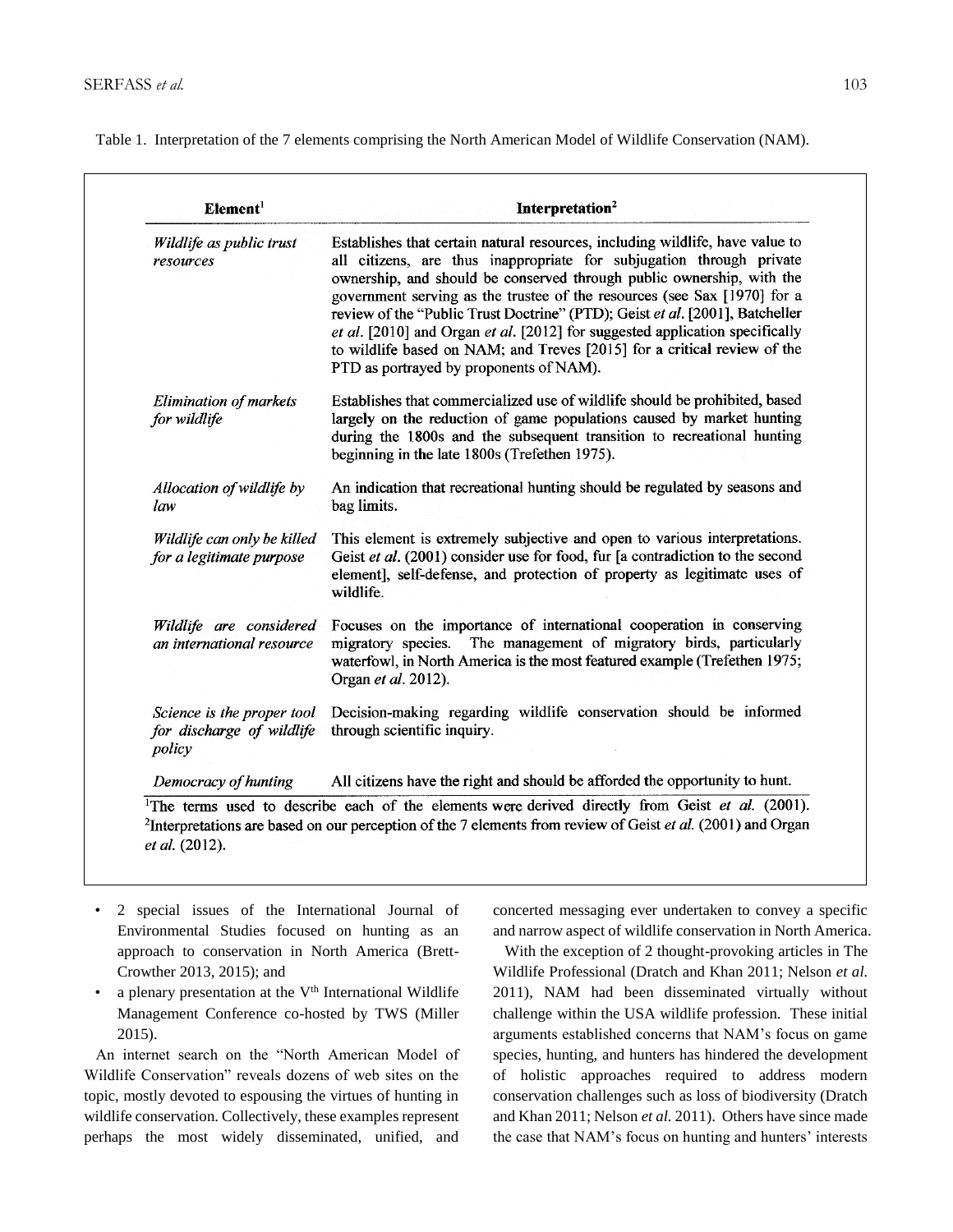have further marginalized the interests and opinions of nonhunting wildlife enthusiasts (Feldpausch-Parker *et al.* 2017; Peterson and Nelson 2017), thus serving as a polarizing force within the wildlife conservation community by championing a wildlife-conservation system that values the interests of hunters over those of non-hunting wildlife enthusiasts. Further, Clark and Milloy (2014), Vucetich *et al.* (2017), Elbroch *et al.* (2017), and Serfass *et al.* (2017), respectively, voiced concerns pertaining to the legitimacy of rationale used by the wildlife conservation system associated with NAM to justify consumptive-use as part of conservation strategies for carnivores, in general, with the gray wolf (*Canis lupus*), bobcat (*Lynx rufus*), and river otter (*Lontra canadensis*) as specific examples.

 The intent of this opinion paper is to provide background on the primary, underlying purpose of NAM, and examples of how NAM has hindered the development of a more progressive, inclusive form of wildlife conservation. We structured this critique around 5 premises intending to show that NAM serves to promote a hunting-focused form of wildlife conservation and related practical and ethical concerns pertaining to such an agenda.

#### **PREMISES**

#### **Premise 1: NAM is primarily aligned with the hunting community**

Clarifying the primary purpose of NAM is necessary as a basis for meaningful critique. The perception of a close alignment with hunting has been the catalyst for all negative critiques of NAM. However, John Organ, one of the original articulators of NAM, and co-authors dispute such an interpretation, stating in Organ *et al.* (2014:408): "*The Model has often been interpreted to be more than its original articulators' intention to describe key components of the philosophy and approach to wildlife conservation that developed in North America. It has also been incorrectly referred to synonymously with particular funding mechanisms and tied exclusively to hunting (Nelson, Vucotich, Paquet, & Bump, 2011). Because of these unintended interpretations, the Model has been criticized for being narrowly applied only to wildlife taxa of value for hunting and trapping and for benefitting only stakeholders interested in those values (Decker, Organ, & Jacobson, 2009)."* Unchallenged, this statement serves to obfuscate the validity of criticisms of NAM as being closely aligned with hunting**.**



Figure 1. Titles of articles contributed by articulators of the North American Model of Wildlife Conservation (a), and a word search of The Wildlife Society's Technical Review of NAM (Organ *et al.* 2012) (b), suggest that NAM is highly focused on hunting as a primary basis for wildlife conservation.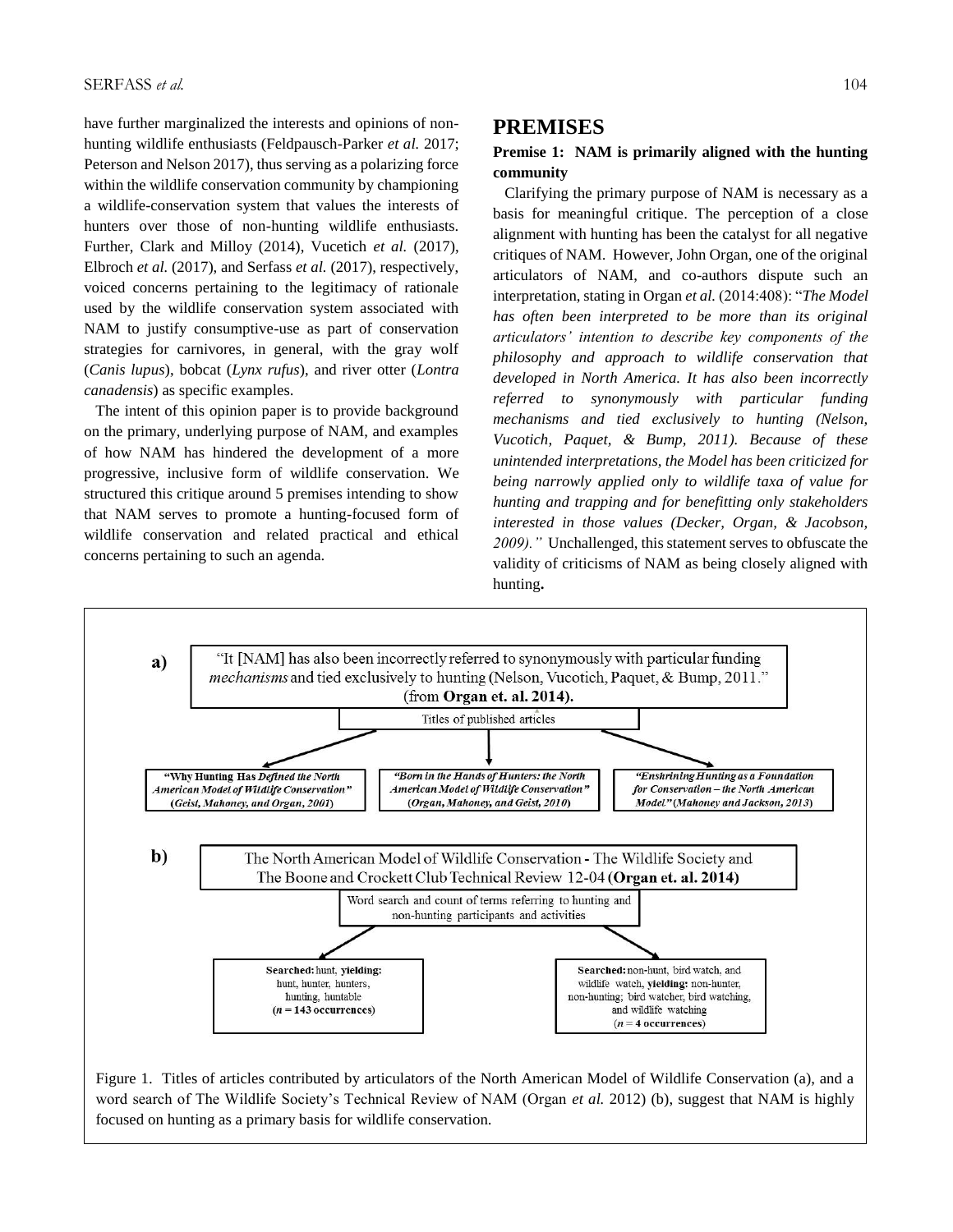In contrast to Organ *et al.*'s (2014:408) contrary assertion, a cursory review of article titles and other depictions of NAM reveals an inordinately close affiliation with hunting (Figure 1a), and funding mechanisms for wildlife conservation (e.g., AFWA undated*b*). A search for key words in TWS's Technical Review of NAM (Organ *et al.* 2012) pertaining to various wildlife-related recreational activities (e.g., hunting and bird watching) likewise lends credence to our contention that NAM predominantly represents a hunting-focused form of wildlife conservation (Figure 1b). In fact, these huntingcentric portrayals have evolved into an accepted and acceptable description of NAM throughout the professional wildlife community, regardless of the intention of original articulators. For example, the Rocky Mountain Elk Foundation demonstrated acceptance of this description by associating NAM with a list of "25 Reasons Why Hunting is Conservation" (RMEFc). These and numerous other depictions support notions that NAM is prescriptive (Peterson and Nelson 2017), serving as a basis for promoting and advocating a hunter/hunting-centric form of wildlife conservation. Thus, those with views opposing a form of wildlife conservation focused on hunting are justified in critiquing NAM on such a basis. Through the near absence of scrutiny and critical review, especially from within the wildlife profession, NAM's rhetoric has become an accepted paradigm (to many) for what constitutes wildlife conservation. The widespread acceptance of NAM in general absence of diverse critique should be of concern to all wildlife professionals, regardless of opinions about the role of hunting in wildlife conservation.

### **Premise 2: NAM overstates the financial support contributed by hunters for wildlife conservation, generally failing to recognize contributions of the nonhunting public**

 Promotion of hunters and hunting are evident throughout rhetoric directly and indirectly associated with NAM (see Figure 1), particularly in portrayals of financial support contributed by hunters for wildlife conservation. The North American Model is based on a "user-pay, user-benefit" concept (Organ *et al.* 2012:9), whereby users (hunters) pay (e.g., by purchasing hunting licenses and guns) for the opportunity to hunt wildlife. Funds derived from sale of hunting licenses and through the Federal Aid in Wildlife Restoration Act (often referred to as the Pittman-Robertson [P-R] Act) are commonly used as examples of contributions made by hunters in support of conservation (e.g., AFWA Undated*b*; Williams 2010). Organ *et al.* (2014:408) dispute the association between NAM and any particular sources of funding for wildlife conservation, correctly arguing Geist *et al.* (2001) do not mention funding in the original articulation

of NAM. However, many subsequent portrayals either directly or indirectly promote an association with NAM and funding derived through hunting. For example, funding contributed by hunters is prominent in the portion of the Association of Fish and Wildlife Agencies' (AFWA) web page devoted to NAM: "*Hunting and angling are the cornerstones of the North American Model with sportsmen and women serving as the foremost funders of conservation* (emphasis added) *[through excise taxes and hunting license fees they pay]*" (AFWA Undated*b*).

 Non-hunting-derived contributions that directly or indirectly support wildlife conservation are seldom or incompletely depicted in portrayals of NAM, serving to elevate the role of hunters as conservationists and, through omission, undervaluing contributions made by non-hunters. Examples of these omissions include: 1) contributions made by members of early versions of the National Audubon Society in establishing important wildlife legislation, such as the Lacey Act of 1900 (Peterson and Nelson 2017); 2) contributions of dedicated members of non-hunting-focused private conservation organizations in promoting wildlife and habitat conservation (e.g., Defenders of Wildlife, National Audubon Society, The Nature Conservancy, and The Wilderness Society); 3) contributions of the National Park Service in conserving wildlife (especially large carnivores) through a largely preservationist mandate; 4) important environmental legislation not based on hunting that has contributed extensively to wildlife conservation (e.g., Clean Air Act, Clean Water Act, Endangered Species Act); and 5) financial contributions supporting the public land system and associated benefits to wildlife conservation. Regardless, the concepts of how someone contributes to conservation and what constitutes a conservationist are much more complicated than implicating that hunters (and anglers) are uniquely responsible in "…*Paying for Conservation*" (e.g., Izaak Walton League of America *et al.* 2018), or attributing such virtues to any individual or group simply based on financial contributions.

 We briefly explore 3 specific issues as examples of the complexity related to funding wildlife conservation, especially in relation to revenues contributed by hunting: 1) financial support for conservation through tax revenues generated by purchasing guns and ammunition (i.e., Pittman-Roberson Funds in the USA); 2) acquisition and management of public lands; and 3) equating financial contributions to philosophical support for conservation. Our intent is not to exhaustively review these topics, but to use them as a basis for establishing examples of the types of questions that should be asked when critiquing assertions associated with NAM's 7 elements.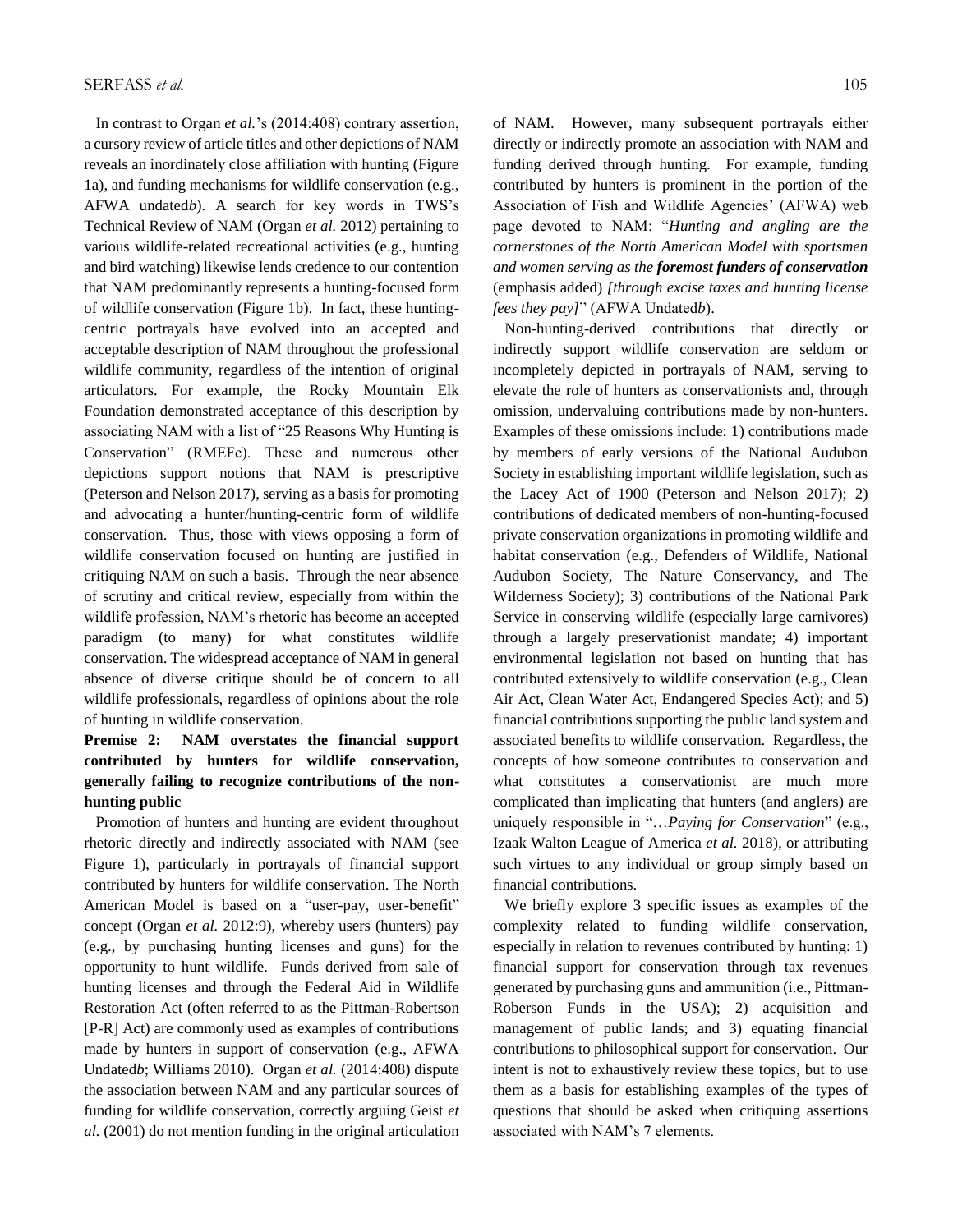#### *Pittman-Robertson Act*

 Since 1939, the P-R Act has contributed >\$10 billion US to state agencies through a federal excise tax on hunting/shooting-related equipment (i.e., guns, ammunition, and archery equipment) for wildlife restoration projects, land acquisition, and other wildlife-management activities (see McDonald 2012 for a comprehensive review). Hunters have been a primary source of funds derived through the P-R Act, but seldom mentioned is the substantial degree to which nonhunting shooters and archers contribute to P-R funds. For example, about 43% of almost 19 million Americans participating in shooting sports reportedly did not hunt (Responsive Management/National Shooting Sports Foundation 2008). The Wildlife Society's technical review of NAM (Organ *et al.* 2012:23) expressed concerns about gun legislation diminishing hunting opportunities and funding for wildlife conservation: "*Without secure gun rights, the average person's ability to hunt would likely be compromised, along with indispensable sources of funding for implementation of the Model.*" This position has subsequently been adopted by TWS (2017) as a "Final Position Statement." Such a position places NAM and TWS into the USA national gun control debate and provides tacit recognition that P-R funds are derived from purchases not necessarily related to hunting. The contribution of nonhunting shooters to P-R funds recently has been more generally acknowledged by Duda *et al.* (2017).

 Funds from the P-R Act are a clear example of how funds derived from expenditures by hunters contribute to wildlife conservation (McDonald 2012). However, meaningful discussions about the relative benefits to wildlife conservation derived through hunting cannot take place without first reviewing and acknowledging the entirety of contributions (fiscal and otherwise) made by both hunters and non-hunters, an obvious shortcoming in most depictions of NAM. Those acknowledgements must go beyond hunting-related contributions, and include, for example, societal and conservation benefits derived directly or indirectly from expenditures related to birding and other wildlife watching, outdoor photography, and hiking (United States [U.S.] Fish and Wildlife Service [USFWS] 2016); mechanisms for funding the acquisition and management of public lands; and support for environmental legislation that benefits wildlife.

#### *Public Lands*

 From our perspective, placing lands into the public domain represents the most substantial, long-term contribution to conservation. Details of how public lands are acquired, and costs for their administration are seldom included in discussions of NAM. Also, largely absent in NAM's statewildlife-agency focus is recognition of the enormous benefits derived for wildlife conservation and outdoor recreation on public lands managed by federal conservation agencies, or that funds from hunting have contributed relatively little in financing the acquisition and administration of public lands, especially at the federal level (Smith and Molde 2015). This lapse is particularly disconcerting given the broad spectrum of recreational benefits that citizens (hunters and non-hunters alike) derive from public lands, and the emphasis being placed on increasing "access" to public lands for hunting (and other forms of outdoor recreation) by organizations such as American Wildlife Conservation Partners, "a consortium of 47 organizations that represent the interests of America's millions of dedicated hunter conservationists, professional wildlife and natural resource managers, outdoor recreation users, conservation educators, and wildlife scientists." (AWCP 2017).

 Public lands in the USA are managed among various jurisdictional levels (e.g., local, state, federal, and Native American tribal). The majority of these public lands are owned and managed at state and federal levels, collectively comprising about 35% (320 million ha) of the total land area (Natural Resources Council of Maine 2017). Of this land, the vast majority is in federal ownership (~235 million ha), with most managed by 4 federal agencies (National Forest Service, USFWS, Bureau of Land Management, and National Park Service) (Gorte *et al.* 2012), with management costs paid by general tax revenues. Smith and Molde (2015) estimated that the non-hunting public contributed (through general tax revenues) about 95% of an annual \$18.7 billion USA cost associated with federally-managed public lands.

 A multitude of approaches have contributed to acquisition of lands entered into the federal public lands system (Alexander and Gorte 2007; Vincent *et al.* 2012). With the exception of the National Wildlife Refuge System, funds derived from hunting-related activities generally have not contributed to the acquisition or management of federal public lands. The Migratory Bird Hunting and Conservation Stamp Act of 1934 (commonly referred to the "Duck Stamp Act") is a highly touted and appropriate example of contributions made through hunting for acquiring land for entry into the National Wildlife Refuge system and for other forms of wetland-focused habitat protection (USFWS December 15, 2017). Receipts from the sale of "duck stamps" has contributed substantially to the Migratory Bird Conservation Fund, which funded the purchase of about 1.1 million ha (3%) of the National Wildlife Refuge System (USFWS October 15, 2015). Although funds from the "Duck Stamp Act" have been an important source of revenue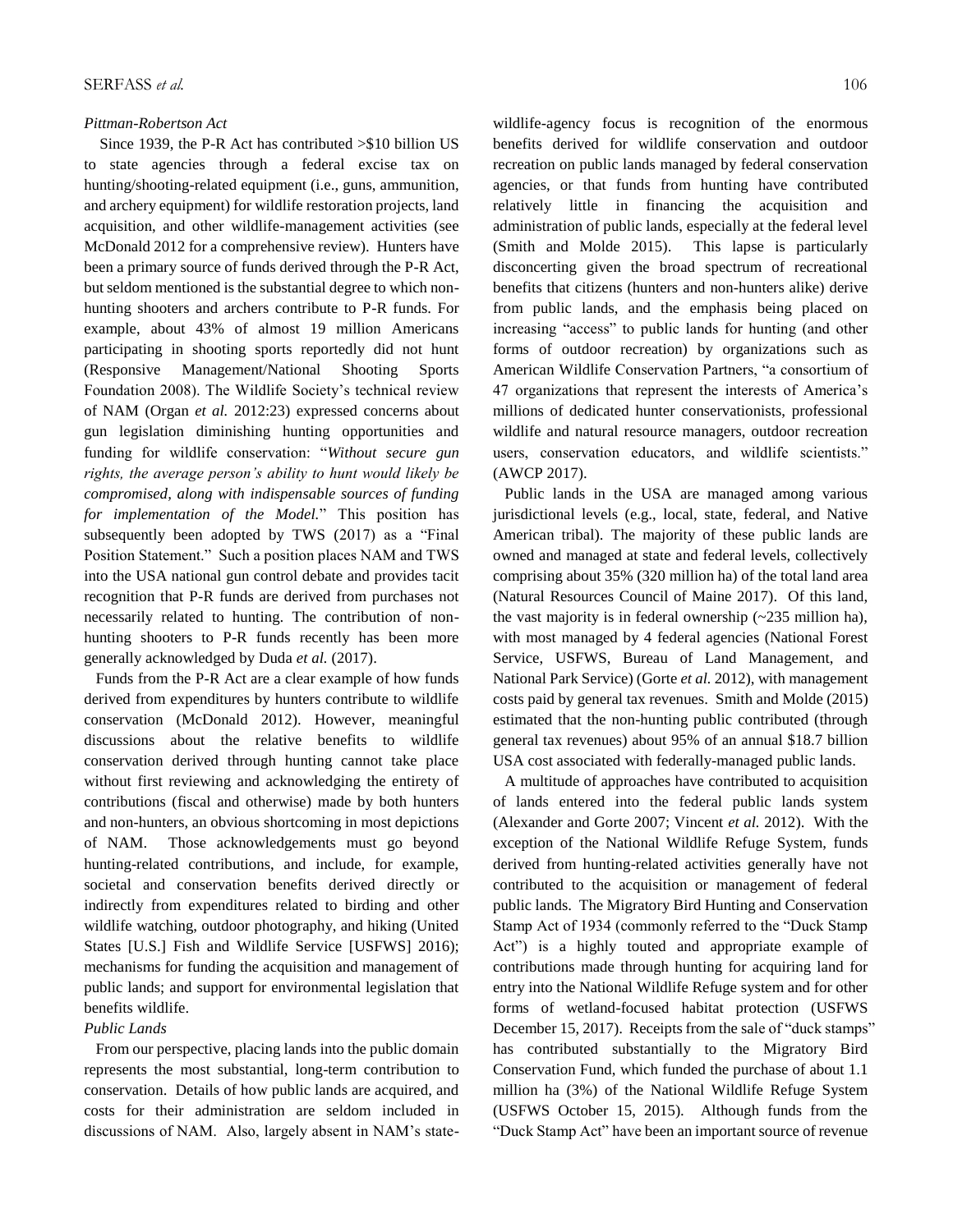for conserving habitat for waterfowl, the vast majority of lands in the National Wildlife Refuge System was acquired through means not related to hunting.

 Funds from the P-R Act have contributed to the acquisition or management of about 1.6 million ha of state public lands (TWS July 2017). However, funding through the P-R Act does not represent the entirety of approaches used to acquire and support management activities on state public lands (USFWS-Southeast Region Undated). The USA state of Pennsylvania provides an excellent example of the complexity of how state public lands are acquired and managed. The Pennsylvania Game Commission (Pennsylvania's wildlife management agency) manages approximately 550,000 ha of State Game Lands, intended primarily to provide hunting opportunities, but which also contribute to other outdoor recreational activities such as hiking and birding. Many of these lands were acquired through the agency's "Game Fund" (funds derived from hunting license fees) and P-R funds, but also through funds provided by state bond issues and the Land and Water Conservation Fund (LWCF) (Dattisman 2009). Pennsylvania also has 900,000 ha of State Forest Lands within 20 districts and over 113,000 ha comprising 120 State Parks managed by agencies within the PA Department of Conservation and Natural Resources. Neither State Forests nor Parks were acquired or managed through funding derived from hunting-related activities, but hunting is allowed on almost all State Forest Lands, and at least some portions of many State Parks. Hunting also is allowed in most of the 200,000-ha Allegheny National Forest and portions of the 28,000-ha Delaware Water Gap National Recreation Area (managed by Unites States Forest Service and National Park Service, respectively), and neither were obtained or administered by hunting-derived funds. Hunters have without a doubt contributed to the public land system within Pennsylvania, but also benefited immensely by having access to public lands acquired and managed through means not related to hunting.

 Recently, the concept of "user-pay, user-benefit" has morphed into the slogan "hunters-pay, public benefits" (e.g., King 2018), implying that hunters uniquely contribute financially to wildlife conservation. However, as shown above, federal (and often state) public lands in the USA typically were obtained and managed through funds disproportionally provided by the non-hunting taxpayer (only about 5% of USA citizens are hunters; Responsive Management/National Shooting Sports Foundation 2008). Thus, hunters derive enormous benefits from access and use of a public lands system largely financed by the non-hunting public. For example, although acquisition and management of Bureau of Land Management and USFWS lands (39% and 14% of all federal lands, respectively) are not financed by hunting, about 95% of these lands are open to hunting (Gorte *et al.* 2012). The slogan "hunters-pay, public benefits" is another example of a factually incomplete notion about wildlife contribution fostered through the NAM-based system of wildlife conservation.

#### **Premise 3: Financial support for wildlife conservation does not necessarily equate to philosophical support**

 Funds derived through hunting have undeniably contributed substantially to sustaining the state-wildlife management system in the USA. However, do funds derived from user fees paid by hunters equate to philosophical support for conservation that extends beyond hunting? Available evidence suggests that hunters are not a homogenous group (Kellert 1978; Decker and Connelly 1989), with motives to hunt that are diverse and inconsistent with simplistic slogans suggesting "hunters support conservation." The notion that hunters represent a uniform group uniquely dedicated to conservation is another example of claims implied by NAM's supporters (e.g., RMEF undated*a*) that has not undergone meaningful scrutiny from within the wildlife profession. A few fundamental questions could address this deficiency:

- 1. What proportion of hunters is aware that an excise tax is paid when shooting-related equipment is purchased, and is attribution of support for conservation (i.e., paying a tax) appropriate for those not aware of the tax?
- 2. Does paying a tax necessarily mean that the payer supports the purpose of the tax? Specifically, even if knowing a tax is paid and its purpose, if given the option, what proportion of hunters would support paying an excise tax that would generate funds dedicated for use in wildlife conservation, even if taught to know?
- 3. Do hunters disproportionately (in contrast to the nonhunting public) support environmental legislation that benefits wildlife conservation (e.g., LWCF, Endangered Species Act, and Clean Water Act), and vote disproportionately for politicians supporting this type of legislation and other non-hunting conservation initiatives?

 Generalizations implying that hunters provide fiscal support for wildlife conservation and are thereby conservationists are commonly implied or directly asserted among various portrayals of NAM. In the absence of critical examination of the relationship between financial and philosophical support provided by hunters for conservation, the validity of generalizations that hunters represent a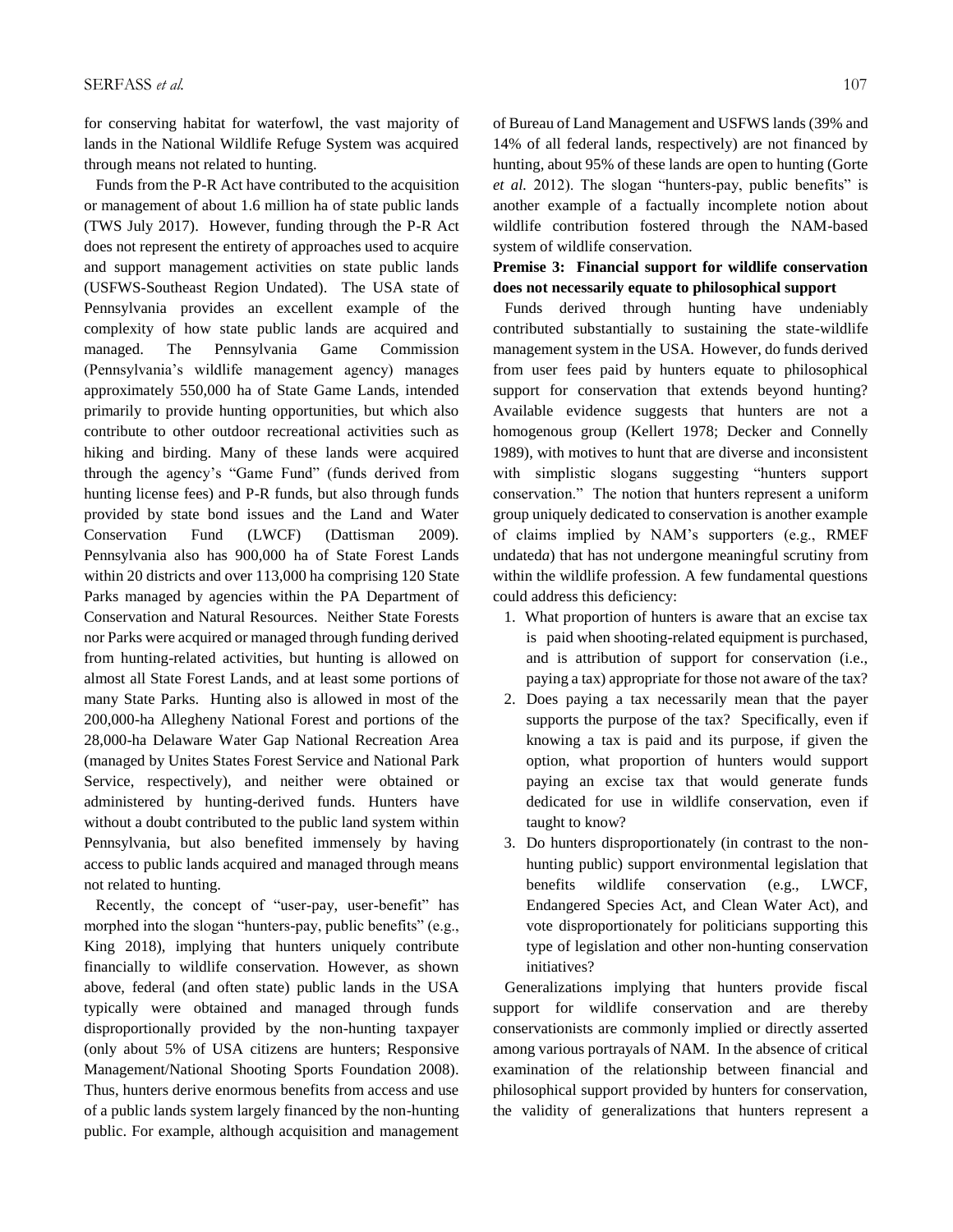uniform group dedicated to wildlife conservation should be regarded as no more than a collection of untested hypotheses. **Premise 4: NAM has evolved into a marketing effort designed to promote hunting** 

 In reviewing the history and content of NAM we are left wondering  $-$  Is the intent to promote a legitimate discussion about wildlife conservation or an effort to expand and generate acceptance for hunting as a conservation strategy? The sustained manner in which NAM and its 7 elements have been cast in various media by a small group of authors apparently supporting the state-based wildlife conservation system in the USA, resembles a focused marketing effort. Consider, for example, these titles from a special session on NAM at the 2009 North American Wildlife and Natural Resources Conference: 1) "Making the North American Model More Relevant to More Americans" (Organ 2009); 2) "Why Should all Americans Care About the North American Model of Wildlife Conservation?" (Decker *et al.* 2009); 3) "How to Make People Care About the Model" (Walker 2009); and 4) "A Policy to Sustain the North American Model of Wildlife Conservation" (Schildwachter 2009). In that session,

Walker (2009) described a marketing approach for application in promoting NAM. Such a promotional effort aligns with the first and second statements in TWS's Standing Position on the NAM: "*Promote and support adherence to the seven core components [of NAM], …*" and "*Foster educational opportunities to increase societal awareness of the model*" (TWS undated), and demonstrate promotional aspects of NAM.

 Ultimately, given the manner by which hunting and NAM are interwoven, then promoting one seemingly serves to promote the other. We do not object to promoting hunting, but are concerned if the underlying purpose of NAM is an unstated effort to serve that promotional effort. In particular, we have ethical concerns related to public servants  $-$  the preponderance of wildlife professionals ̶ either directly or indirectly engaging in the promotion of a concept to a naïve public, especially if the primary purpose is masked by accompanying, selective portrayals of benefits provided by hunters and hunting to wildlife conservation. Ultimately, if marketing efforts are successful, will newly recruited hunters contribute heightened or diminished support for progressive



Figure 2. The "iron triangle" concept portrayed by Gill (2004) provides a conceptual framework for demonstrating interactions that inhibit input from non-traditional stakeholder in gaining access to decision-making pertaining to wildlife conservation policy. The inclusion of the hunting/shooting-related industry forms an "iron-quadrangle" representing a "conservation-industrial complex," terms that may better represent the complex interactions that limit access to wildlife policy decision-making.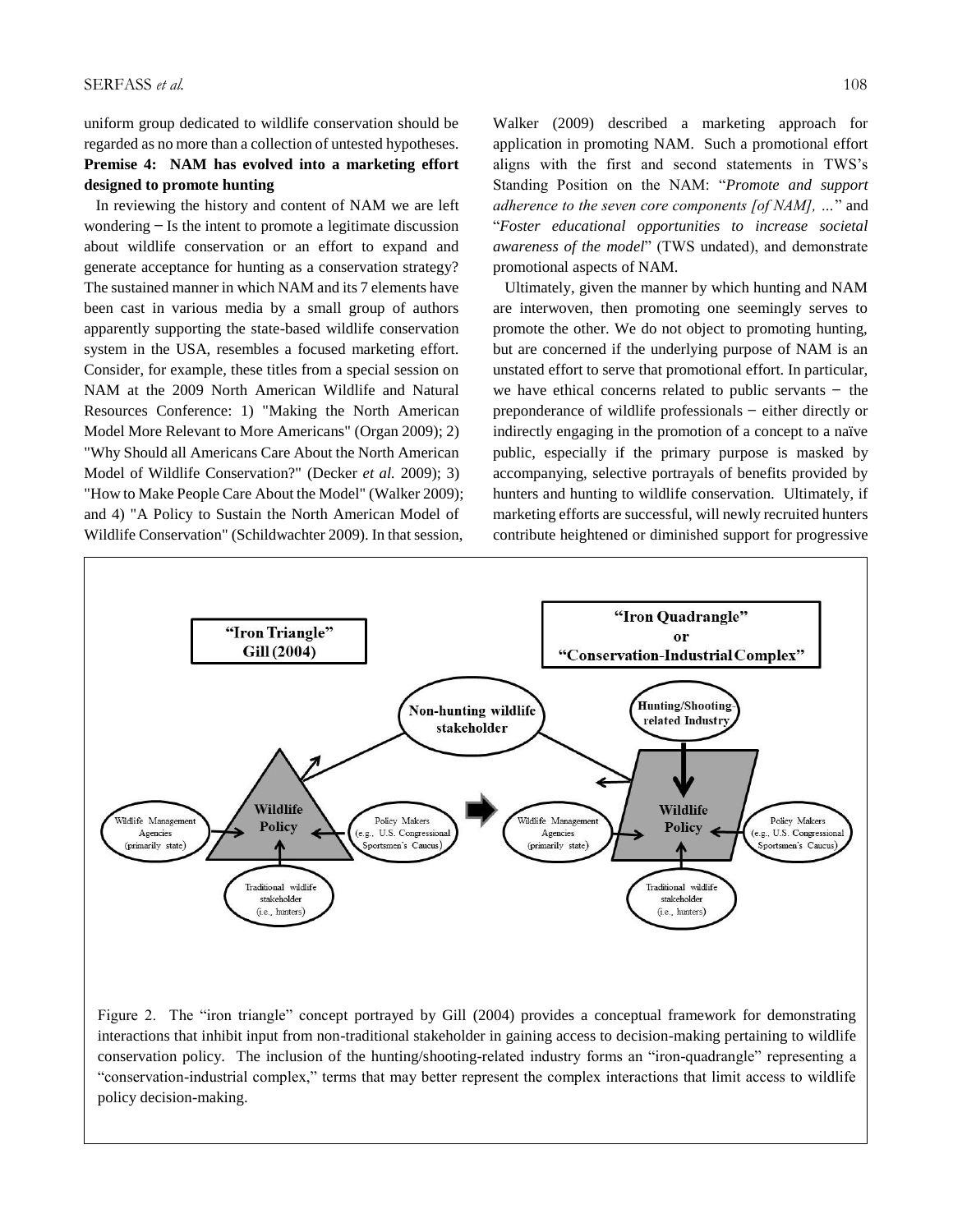wildlife conservation? A recent investigation by Manfredo *et al.* (2017) offers insight, with outcomes suggesting that state-wildlife agencies are likely to experience "fight back" from traditional stakeholders against efforts that would alter the wildlife governance system to represent a broader constituency and offer a more holistic, biodiversity-focused approach to wildlife conservation that extends beyond managing game species for hunting.

 Declines in hunter numbers and support for hunting is understandably a concern for the fiscal solvency and general support for state-wildlife conservation agencies. Efforts to promote support and interest for hunting should, therefore, be expected under the current scheme for wildlife conservation ̶ see "Hunter Heritage Action Plan-Concept Paper" developed by the Wildlife Management Institute (WMI 2007) and "R3: Recruitment, Retention, and Reactivation" (DJCase and Associates undated) as examples of efforts currently underway to promote retention and recruitment of hunters. Such promotional efforts based on the system championed by NAM will likely perpetuate the isolation experienced by non-hunting wildlife enthusiasts pertaining to access to wildlife-policy decision making, ultimately serving to constrain the development and implementation of more contemporary approaches for conserving wildlife.

## **Premise 5: NAM hinders development of a more progressive system of wildlife conservation**

#### *Challenges and prospects for progress*

 Inertia for development of a more progressive wildlife conservation system is understandable given the primary constituents of the current system, which are firmly entrenched within an "iron triangle" described by Gill (2004) to metaphorically represent barriers imposed (by the sides of the "iron triangle") that restrict access of non-traditional stakeholders (e.g., non-hunting wildlife enthusiasts) to decision making pertaining to wildlife conservation policy. Entities inferred to impose barriers under the "iron triangle" concept are represented as wildlife management agencies (primarily state), traditional user groups (primarily hunters), and policy makers (e.g., [U.S.] Congressional Sportsmen's Caucus undated) (Figure 2). The manufacturers of hunting/shooting equipment and associated paraphernalia also should be included, making this arrangement more appropriately referred to as an "iron quadrangle" (Figure 2). Because of this interdependency, state-wildlife agencies are not only beholden to the interests of hunters, but also to the industries and NGOs linked to hunting. The Fish and Wildlife Business Summit (2017), serves as such as example of such interdependency, being described as "…*a consortium of federal and state wildlife management*  *agencies, industry representatives, and conservation partners…*," with a mission intending "to foster and enhance these relationships, discuss important legal and legislative issues, and share ideas on how the partners can better work together to ensure the future of hunting, shooting, angling, and boating…". Such a system would predictably value and promote the virtues of hunters, the dependent stakeholders ̶ "Hunters pay for conservation" ̶ and undervalue the interests and contributions of non-hunting wildlife and outdoor enthusiasts (Feldpausch-Parker *et al.* 2017).

 The Society for Conservation Biology (SCB) was organized in 1985 partly because of concerns that the existing system of wildlife conservation was too focused on vertebrates (particularly game species) and was not adequately addressing the entire range of conservation needs, particularly related to biodiversity conservation. Teer (1988) argued that the new organization was not necessary in that TWS and the system of wildlife management in the USA were well positioned to address the entire range of conservation challenges facing modern society. However, over 3 decades since the formation of SCB, the full breadth of the state-wildlife conservation system is still confronted with funding issues, remains predominantly focused on game species and promotion of hunting, and has yet to embrace a holistic approach for conserving wildlife biodiversity or to integrate the diversity of human interests in wildlife that extend beyond hunting. TWS's technical review of NAM did recognize the legitimacy of progressive elements championed by SCB, stating that "*Broad, stable, and equitable funding would enable greater focus on biodiversity conservation and landscape approaches*" (Organ *et al.* 2012:26), but fails to acknowledge SCB in promoting a more holistic approach to wildlife conservation.

 Challenges associated with advancing the wildlife conservation system have been recognized since the Fish and Wildlife Conservation Act of 1980 (FWCA; "Nongame Act") (Legal Information Institute undated), which was intended to foster a more holistic approach to wildlife conservation. The state-wildlife conservation system, federal partners, and others actively supported aspects of the "Nongame Act," particularly the promotion of funding for non-game wildlife. Unfortunately, an important goal of  $FWCA -$  to achieve a reliable funding source to support nongame wildlife conservation comparable to the Federal Aid in Wildlife Restoration Act with an excise tax on outdoor-related items and equipment, including backpacks, binoculars and bird seed through the "Teaming with Wildlife" initiative has yet to be achieved. The State Wildlife Grant program did emerge from these efforts and provides federal funds administered by the USFWS to every USA state and territory through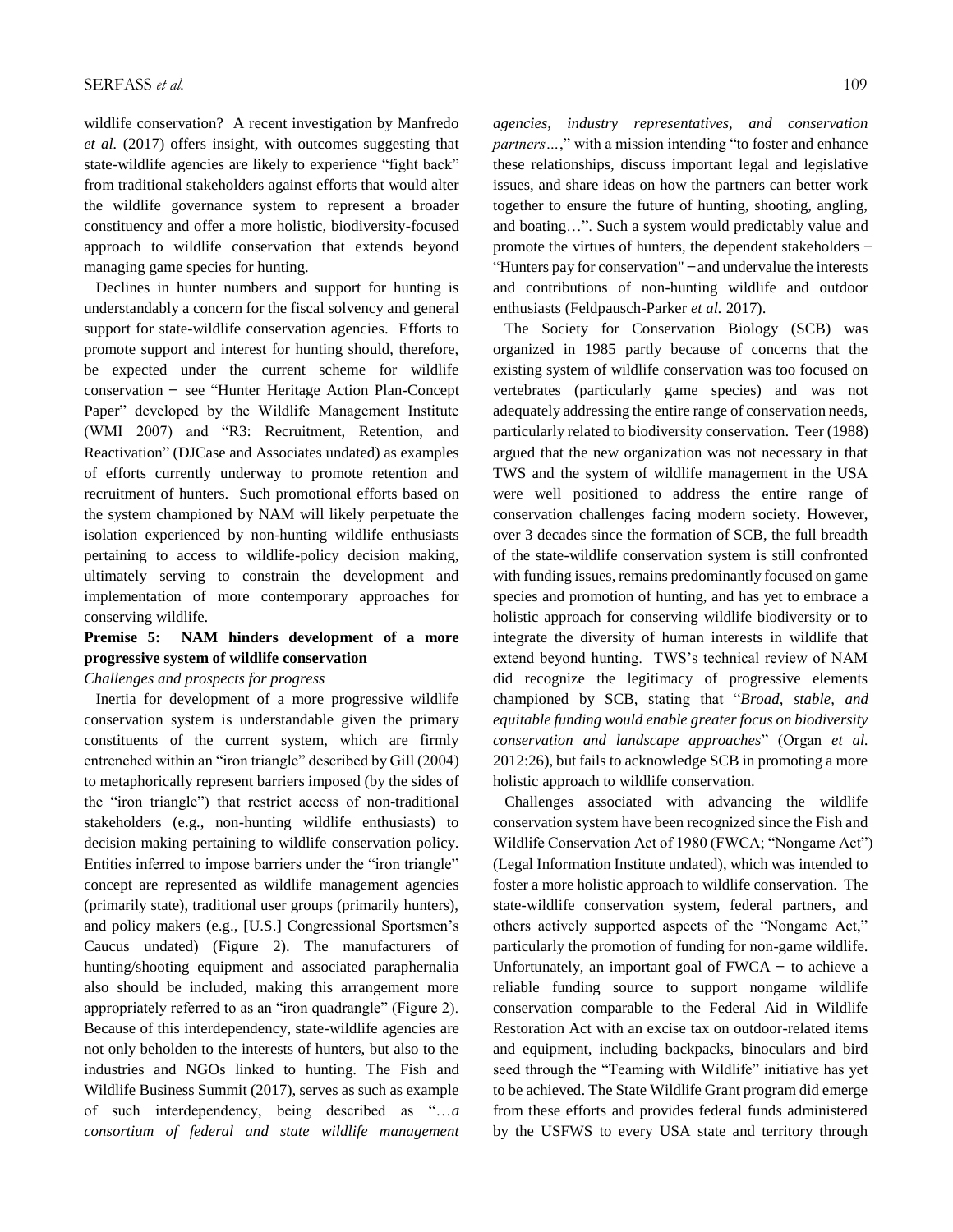annual appropriations for important use in preventing animals from becoming endangered, vulnerable, threatened, or endangered (see USFWS 2 February 2018, AFWA and USFWS undated).

 Recently, the funding goals of FWCA have been revived through a progressive action by AFWA in convening a "Blue Ribbon Panel on Sustaining America's Diverse Fish and Wildlife Resources" to address limitations in current funding related to what the panel considers to be a "Fish and Wildlife Crisis" (Blue Ribbon Panel 2016). The Panel emphasized the importance of funding derived from hunters, but their depiction of a "Fish and Wildlife Crisis" acknowledges the limitations of a NAM-based approach for achieving holistic fish and wildlife conservation: "*Although core constituencies like hunters and anglers will continue to be key allies, there is a need to broaden stakeholder representation to ensure fish and wildlife conservation remains relevant and supported by people from all walks of life*" (Blue Ribbon Panel 2016:9). The Panel called on Congress to provide \$1.3B USA in permanent, dedicated funding, and the Panel would examine how programs and agencies can transform to engage and serve broader constituencies. These both are refreshing recommendations for advancing wildlife conservation.

#### *Insertion of NAM limits prospects for progress*

Discussions pertaining to the Public Trust Doctrine (PTD – Batcheller *et al.* 2010; Decker *et al.* 2014) and "Transformation of Wildlife Agencies" (Decker *et al.* 2011) would seem to provide additional optimism for a more progressive trend in the future direction of wildlife conservation in the USA. Batcheller *et al.* (2010) provided a synopsis of the PTD in TWS's technical review of the topic, but this portrayal is closely aligned with NAM's concepts, emphasizing the rights of the public to have access to game species for hunting. The authors also created a fallacious argument pertaining to the PTD, seemingly intended to marginalize segments of the public oriented towards an animal rights philosophy in decision making pertaining to wildlife conservation: "*If the animal rights philosophy was to become law (whether adopted by legislative bodies or by referenda), wildlife would no longer be property, and would therefore fall out of the public trust*" (Batcheller *et al.* 2010:20). Such an argument would seem the antithesis of the inclusiveness that should be fostered under the PTD. Treves *et al.* (2015) identified and reviewed concerns pertinent to the application of public trust responsibilities by state-wildlife agencies, specifically pertaining to the conservation of predators. Preeminent among these concerns is the narrow and preferential focus on consumptive use of

wildlife embedded in the version of PTD portrayed by NAM's proponents.

 Organ *et al.* (2012) discussed the importance of using the PTD to enhance broader involvement of the public in wildlife policy, establishing the importance of trustees and trust managers (professional staff of wildlife agencies) avoiding favoritism in executing management of the wildlife trust. Implicit is that trustees and trust managers should and will consider the opinions of all citizens in an unbiased manner. Given efforts to promote acceptance of NAM's hunting-focused form of conservation within the wildlife profession, there is reason to suspect that negative biases towards the non-hunting public will persist, especially towards the subset of non-hunters that are anti-hunters. A recent example from a regional fish and wildlife conference where a presentation overviewing the process of developing a variant of NAM for a state-wildlife agency serves as an example of such bias. The presentation acknowledged valid criticism of NAM as being too focused on hunting, and that a more diverse set of stakeholder values needs to be considered. Also stated in the presentation was that those opposed to hunting ("antis") were using elements of NAM against the agency, apparently suggesting that the revised model was being developed in part to ameliorate criticism, rather than improve wildlife conservation. Such hubris supports biases against groups possessing different value sets for wildlife conservation from those represented within a state-wildlife agency, and is of particular concern given the presenter was comfortable that such a statement would be well received by the audience, which was comprised primarily of state-agency and academic wildlife professionals.

 Karns *et al.* (2018) established concerns relevant to the above example in relation to potential bias among wildlife professionals in assessing support for delisting grizzly bears (*Ursus arctos horribilis*) from protection under the Endangered Species Act, stating that *"…social expectations from one's peers may be amplified when leaders of one's peer group seek to sway opinion ̶ as when an organization with which one affiliates issues a position statement*." Extensive promotion of NAM from within the traditional wildlife conservation system offers potential to likewise generate additional peer pressure for wildlife professionals to conform to a form of wildlife conservation centered on hunting, thereby restricting objective consideration for developing alternative, more diverse and representative forms of wildlife conservation.

 Current discussions to "transform" state-wildlife agencies were initiated in part based on recognition that support for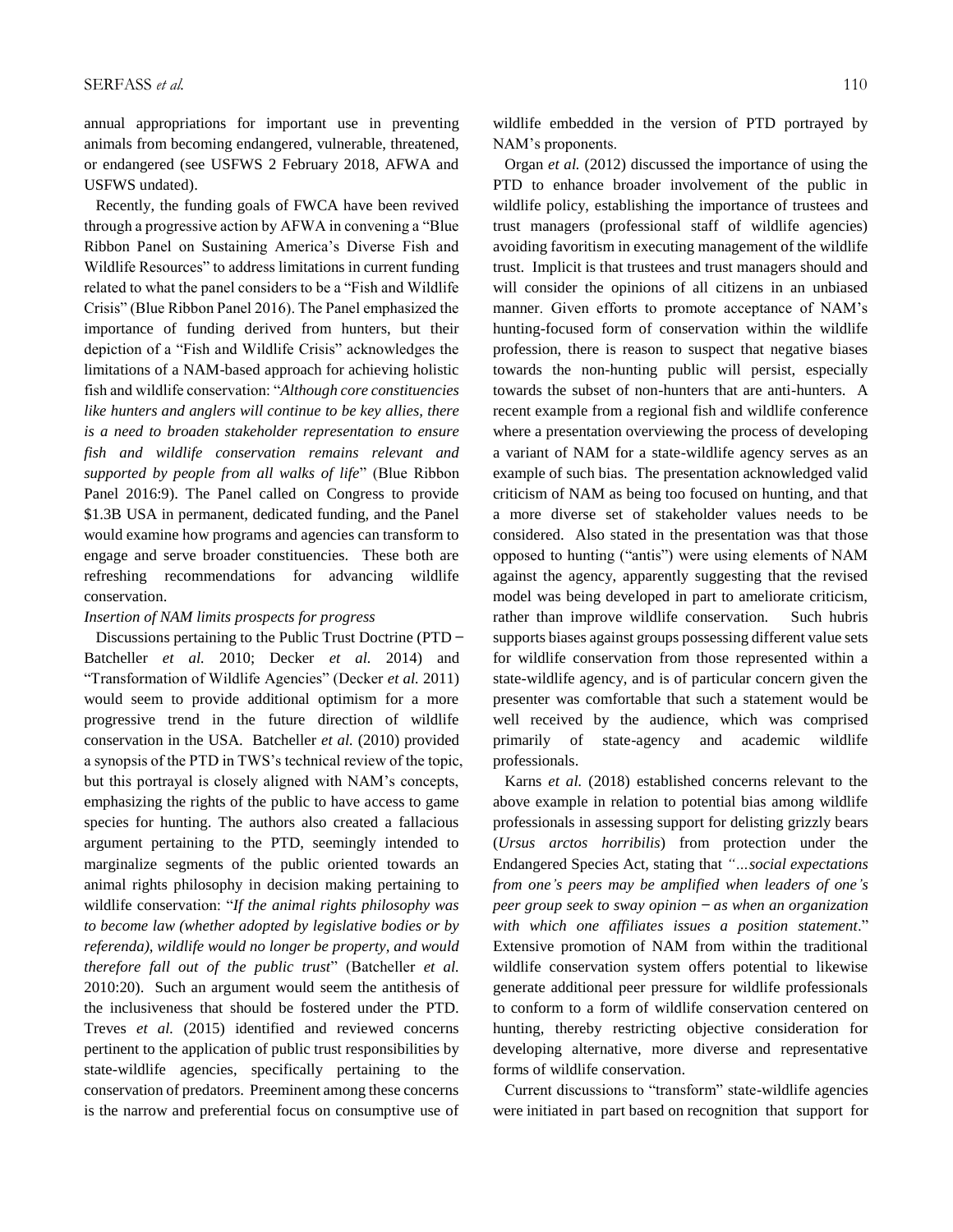the wildlife conservation system championed by NAM is declining and will further diminish without expanding the constituent base (e.g., Decker *et al.* 2011). Achieving more balanced representation has most recently been directed towards improving wildlife governance by applying Public Trust Thinking (PTT) (Decker *et al.* 2016). Public Trust Thinking is an applied extension of the Public Trust Doctrine, whereby all citizens are considered beneficiaries of the wildlife trust, should expect to benefit from wildlife conservation, and opinions of various stakeholders should be given consideration in establishing and administering wildlife conservation policy (Decker *et al.* 2016). Clearly, improving the wildlife governance system is needed if wildlife conservation is to progress during the 21st Centuryas Decker *et al.* (2016) acknowledge: "*Wildlife conservation is losing ground* [under the current system]." Unfortunately, discussions to "transform" the wildlife conservation system are largely "nested" within a construct framed by NAM, which seemingly would enhance the likelihood of internal biases hindering the development of a more inclusive form of wildlife conservation. Ironically, efforts to transform state-wildlife agencies for achieving a more holistic form of wildlife conservation coincide with efforts by those agencies to develop strategies to promote acceptance of hunting to the general public (e.g., "How to talk to the public about hunting: research-based communication strategies"; Responsive Management 2015) and to recruit hunters. This juxtaposition of purposes demonstrates the challenges of transforming and diversifying from within the wildlife conservation system.

 Retrenchment of traditional views and philosophies, and expansion of connections among wildlife agencies, traditional user groups, industry, political connections suggests the "iron quadrangle" is not rusting, but instead galvanizing into what seems an integrated effort to promote traditional aspects and elements of wildlife conservation (i.e., consumptive use), rather than evolving with more progressive elements. The group American Wildlife Conservation Partners serves as an example of the iron quadrangle concept, being an amalgam of organizations representing the wildlife-management profession (e.g., TWS, WMI, AFWA); hunting-focused NGO's (e.g., Safari Club International, Conservation Force, National Wild Turkey Federation); hunting and shooting-related outdoor industries (e.g., Archery Trade Association, National Rifle Association, Professional Outfitters and Guides of America); groups with a mission to lobbying and/or promoting hunting (e.g., Congressional Sportsmen's Foundation, Council to Advance Hunting and the Shooting Sports, Sportsmen's Alliance); and off-road vehicle recreation (Tred Lightly!). The North American Model is endorsed and referred to by AWCP

(2017:6) as "...*the most successful program of its kind in the world*", seemingly an indication of the organization interest in wildlife conservation system focused on hunting. Collectively, this partnership offers enormous potential through financial resources and political activism to effectively promote values and interests of affiliates, including support for NAM.

 The recent ban on using lead ammunition and fishing lures in National Wildlife Refuges implemented in 2016 (Cirino 1 February 2017) brought outrage from many within the hunting community, resulting in rapid repeal of the ban (U.S. Department of the Interior [USDOI] March 2, 2017a), and lends support for concerns pertaining to the influential nature of the state-focused wildlife conservation system symbolized by the "iron quadrangle" concept. In another example, a statement by AFWA (January 20, 2017) registering "utter dismay" of a federal agency's ban on use of lead ammunition and fishing lures in National Wildlife Refuges (federal public land managed by USFWS) to protect wildlife from lead poisoning, stating: "*It [the lead ban] does a disservice to hunters and anglers, the firearms and angling industries, and the many professionals on staff with the USFWS who desire a trusting and transparent relationship with their state partners*." The statement affirms the wildlife conservation system's allegiance to primary constituents, industry aligned with AFWA, and consumptive activities, but ignores potential toxicity concerns for wildlife (not mentioned in any of the statements) and concerns about adding lead to the environment (e.g., Center for Biological Diversity March 2, 2017). Fourteen of 19 individuals accompanying the Secretary of the Interior during signing of the order to repeal the lead ban, represented affiliates of AWCP (USDOI March 2, 2017b), demonstrating access to decision making at the highest level of government pertaining to natural resource conservation. Such an alliance demonstrates reasons for the concern originally expressed by Gill (2004) about the "iron triangle," and our concern about a wildlife conservation too focused on hunting.

# **CONCLUDING THOUGHTS – WHY NAM IMPEDES PROGRESSIVE WILDLIFE CONSERVATION**

 Debate on the issue of "what constitutes conservation?" has gone on since the foundational phases of the conservation movement that developed during the late 1800s and early 1900s in the USA, exemplified by disagreements between Gifford Pinchot and John Muir pertaining to use of lands within the public domain. Pinchot, as first director of the United States Forest Service, was devoted to the sustainable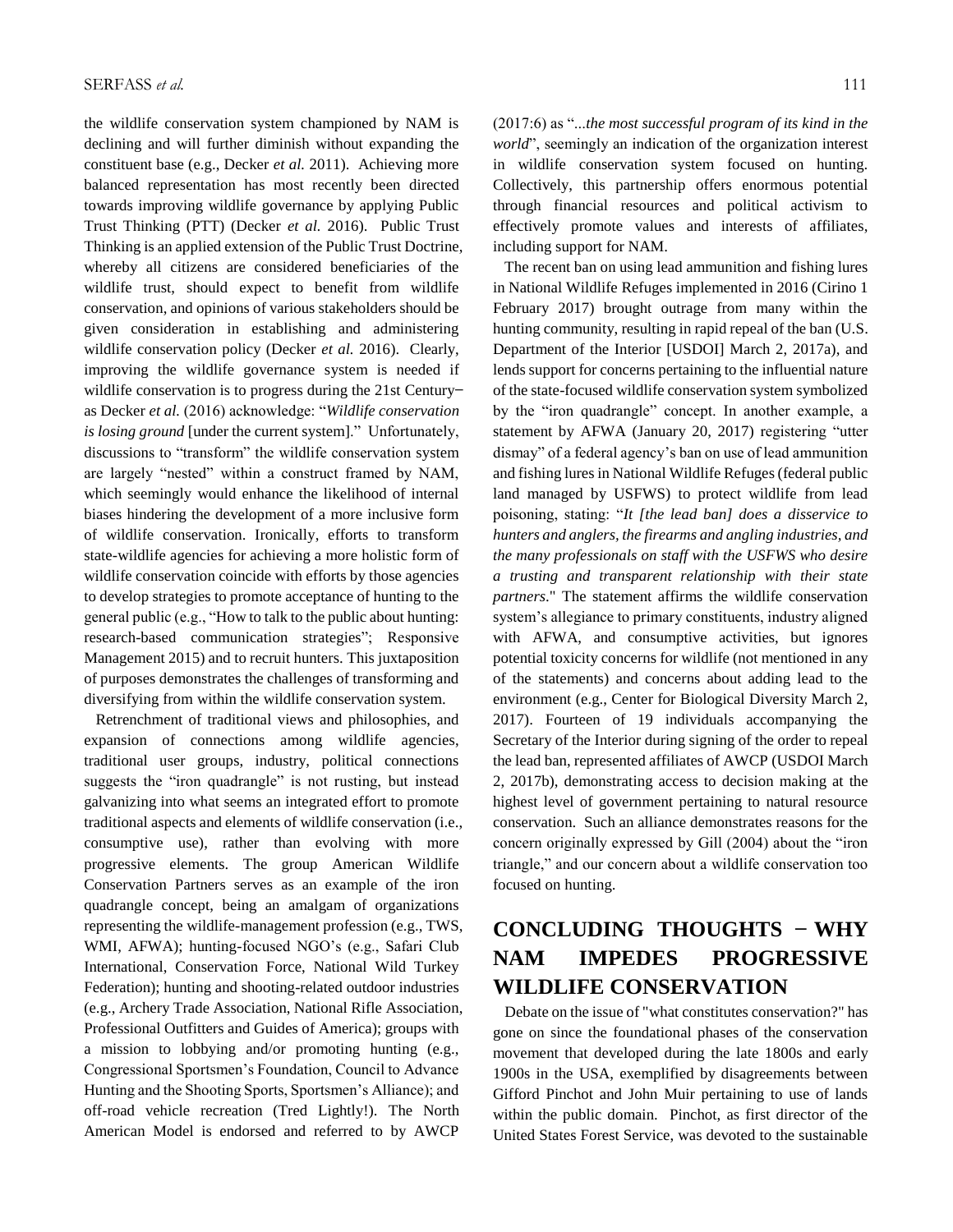use of publicly owned natural resources, particularly the commercial use of timber products, and applied the term "conservation" to define this sustainable-use philosophy (Meyer 1997). Unlike Pinchot, Muir abhorred the commercialization of nature and was deeply committed to preserving portions of lands (and associated flora and fauna) within the public domain with no or limited human intervention through management, a position pertaining to natural resources that became referred to as "preservation." These philosophical differences contributed to fracturing of the conservation movement between those aligned with Pinchot's position of sustained use (conservationists) and those standing with Muir, advocating wilderness preservation (preservationists). Hence, intellectual tensions and debate over how best to conserve natural resources have persisted since the origins of the conservation movement. Ultimately, Pinchot's concept of conservation became the accepted paradigm for managing some wildlife species (i.e., game species), a concept embodied as the core of the system of wildlife conservation promoted by NAM. The insertion of NAM into the discussion arguably has contributed to further fracturing among groups with opposing perspectives about the role of hunting in wildlife conservation.

 Hunting has been the focus of the wildlife conservation system that developed in the USA and championed by proponents of NAM. Nelson *et al.* (2011) were the first in a peer-reviewed paper to raise concerns about NAM, questioning the adequacy of a hunting-based construct as a prescription for advancing wildlife conservation in the 21<sup>st</sup> Century. Feldpausch-Parker *et al.* (2017) and Peterson and Nelson (2017) further established concerns that the wildlife conservation system represented by NAM has served to exclude the interests and opinions of some non-hunting wildlife enthusiasts (and their legitimacy as stakeholders) from the process of establishing and implementing policy for wildlife conservation. We concur with the entirety of concerns expressed by these authors, and have added other practical and ethical concerns pertaining to the promotion and widespread acceptance of NAM within the wildlife profession.

1. *Obfuscation of purpose* ̶ We have provided evidence that portrayals of NAM predominately serve to highlight the virtues of hunting as the foundation for wildlife conservation in the USA. In contrast, Organ *et al.* (2014:408) argue that NAM is misinterpreted when the focus on hunting is criticized, citing Nelson *et al.* (2011) as propagators of such misinterpretation. Such confusion of purpose obfuscates criticism over concerns about NAM. Critiques of NAM as a hunting-focused approach to wildlife conservation

are justified, and should be encouraged and welcomed before the 7 elements of NAM are further promoted as a prescriptive basis (see Peterson and Nelson 2017) for advancing wildlife conservation through the  $21<sup>st</sup>$ Century.

- 2. *Exclusivity* ̶ Depicting support and dedication to wildlife conservation as primarily within the domain of hunting establishes hunters as a unique, preferred class of conservationists, serving to accentuate NAM's exclusivity (e.g., One can only become a conservationist by becoming a hunter?), factual completeness (e.g., Are all hunters conservationists?), attribution (Have non-hunters not contributed to wildlife conservation?), and empowerment (e.g., Do hunters deserve preferential consideration in how wildlife is managed because they "pay for conservation?"). Preferential treatment of hunters serves to inhibit the development of a more inclusive and holistic form of wildlife governance by fostering "tribal" polarization between hunting and nonhunting wildlife stakeholders.
- 3. *Homogenization* ̶ Muth *et al.* (2006) expressed concern about new recruits into the wildlife profession (i.e., those with "….*non-traditional wildlife management backgrounds, such as women, ethnic minorities, non-hunters and non-trappers, and urban residents*" in the context that these groups may be less inclined to support consumptive use of wildlife than their older counterparts. To overcome such perceived liabilities the program "Conservation Leaders for Tomorrow" was developed (and has evolved concurrently with NAM) to instruct nonhunting university students (enrolled in wildliferelated degree programs) and natural resource professionals about the virtues of hunting in wildlife conservation (CLfT undated*b*). We believe that wildlife conservation professionals must be aware of the history and role hunting has and continues to serve in wildlife conservation, but are concerned by any effort designed to foster uniform acceptance of hunting as foundational to conserving wildlife. Promoting uniform acceptance of consumptive use as the underlying basis for wildlife conservation in the absence of an open and diverse vetting process should be a concern for those in the wildlife profession interested in advancing a more inclusive system of wildlife conservation. In fact, we are convinced that advancements in any discipline are hindered when wrapped in a cloak of homogenized thinking. Such concerns of homogenized thinking are elucidated in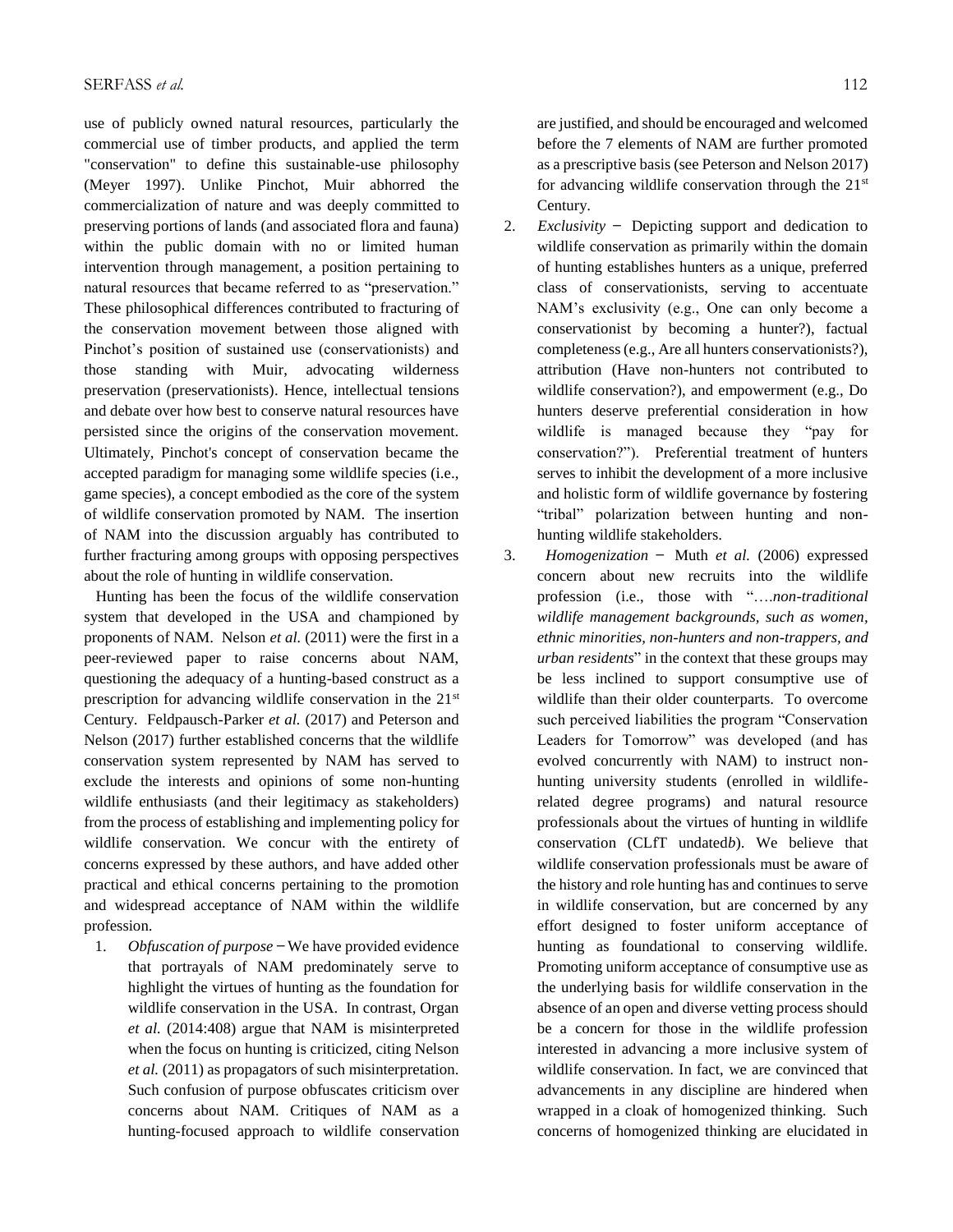Karns' *et al.* (2018) in relation to decision making pertaining to removing grizzly bears from protection under the Endangered Species Act.

- 4. *Marketing* ̶ The repetitiveness by which NAM has been portrayed in numerous and varied forums suggests a conscious marketing effort to promote a particular brand of wildlife conservation to both conservation professionals and the general public. Foundations for such marketing efforts are anchored in social surveys conducted by private organizations that conduct public opinion surveys for state-wildlife agencies about hunting and trapping, and include outcomes such as "How to Talk to the Public About Hunting: Research-Based Communication Strategies" (Responsive Management 2015). Marketing as a tool is not inherently harmful or unethical if messages are complete, balanced, and designed to inform decision making. When used to promote a value system for a legitimate but narrow form of wildlife conservation to naïve audiences, then these efforts stray into the realm of influencing, not informing. Such promotional efforts raise various ethical and practical concerns, and in the end could constrict the capability of the current wildlife conservation system to encompass a much broader range of taxa, issues, and stakeholders.
- 5. *Empowerment ̶* Feldpausch-Parker *et al.* (2017) contend that NAM's rhetoric has discouraged nonhunting wildlife enthusiasts, policy-makers, and wildlife professionals from more actively engaging in the process of developing policies pertinent to wildlife conservation. The user-pay, user-benefit system of wildlife funding undoubtedly empowers hunters to have expectations of being the primary beneficiaries of wildlife conservation policies. Treating hunters as primary beneficiaries inappropriately narrows the constituent base actually served under the Public Trust Doctrine (Treves *et al.* 2015), thereby inhibiting development of a more inclusive form of wildlife conservation, where the opinions of all stakeholders receive equitable consideration.

Conserving wildlife in the  $21<sup>st</sup>$  century is a daunting task, one that absolutely demands the involvement and support of a much broader constituency of wildlife enthusiasts than just hunters. As several proponents of the NAM stated, "…*the Model of the future must be sculpted cooperatively and ensure meaningful engagement of diverse interests in wildlife conservation*" (Decker *et al.* 2009). However, the quality of such sculpting is restricted by embracing a system that at its foundation values hunters over non-hunting

wildlife conservationists, and is embedded in an "iron quadrangle" that limits access to decision making by those not involved in hunting and the associated infrastructure. In our opinion, the progressivity needed to advance statewildlife agencies, and the wildlife profession in the USA (and Canada), is severely constrained by a wildlife management system restrictively characterized by the founding 7 elements of NAM, and now embraced by many members of the wildlife profession. The North American Model needs to be amended or replaced based on input of a broad spectrum of wildlife professionals and enthusiasts. Ultimately, we are perplexed for the need of a simple, idealistically based "model" to define the complexities of wildlife conservation, especially one narrowly focused on hunting.

# **ACKNOWLEDGEMENTS**

 We are grateful to the 2 anonymous reviewers for numerous insightful and constructive criticisms that contributed immensely to improving this manuscript. We likewise appreciate guidance and insight provided by the Editor throughout the review process.

### **LITERATURE CITED**

- **Alexander, K., and R. W. Gorte. 2007.** Federal land ownership: constitutional authority and the history of acquisition, disposal, and retention. Congressional Research Service Report No. RL 34267. [https://opencrs.com/document/RL34267/.](https://opencrs.com/document/RL34267/) Accessed 4 June 2017.
- **American Wildlife Conservation Partners (AWCP).**  2017. Wildlife for the 21<sup>st</sup> Century, volume V. Making public lands public. [https://www.boone](https://www.boone-crockett.org/pdf/W21_Volume_5_final.pdf)[crockett.org/pdf/W21\\_Volume\\_5\\_final.pdf.](https://www.boone-crockett.org/pdf/W21_Volume_5_final.pdf) Accessed 29 September 2018.
- **Arizona Fish and Game Department. Undated.** North American model of wildlife
- conservation managing today for wildlife tomorrow. <https://web.archive.org/web/20170827180653/> and http:/www.azgfd.gov/h\_f/northamericanmodel.shtml. Acessed 26 September 2018.
- **Association of Fish and Wildlife Agencies (AFWA). Undated***a***.** North American model of wildlife conservation. [https://www.fishwildlife.org/landing/north-american](https://www.fishwildlife.org/landing/north-american-model-wildlife-conservation)[model-wildlife-conservation.](https://www.fishwildlife.org/landing/north-american-model-wildlife-conservation) Accessed 26 September 2018.
- **Association of Fish and Wildlife Agencies (AFWA). Undated***b*. Investing in America's conservation legacy. https://web.archive.org/web/20171111175627/http:/www.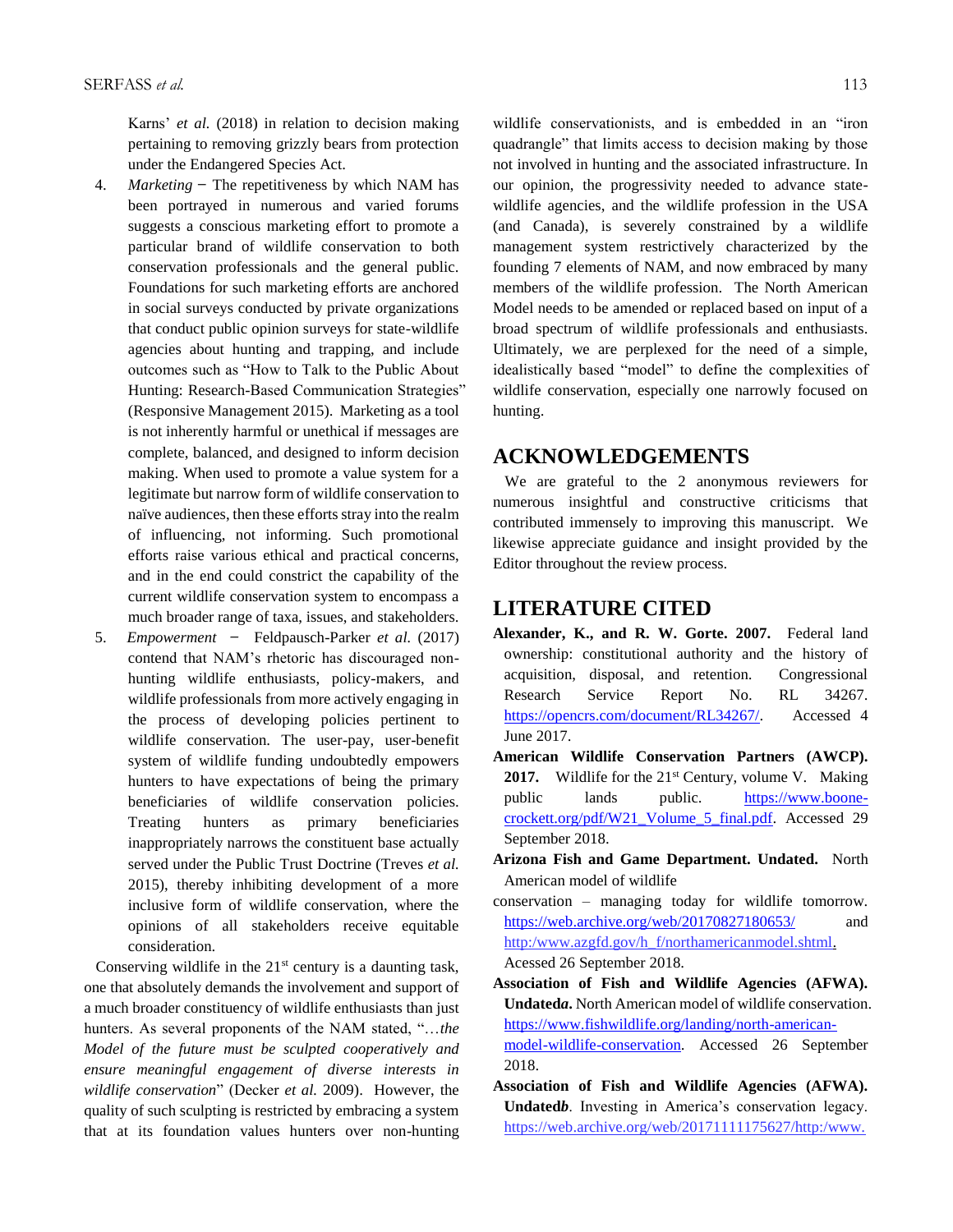fishwildlife.org/index.php?section=north\_american\_mode l\_of\_wildlife\_conserv. Accessed 26 September 2018.

**Association of Fish and Wildlife Agencies (AFWA). January 20, 2017.** Statement from the Association of Fish and Wildlife Agencies Regarding U.S. Fish and Wildlife Service Director's Order 219. https://www.fishwildlife.org/landing/blog/statement-

association-fish-and-wildlife-agencies-regarding-us-fishand-wildlife-service-directors-order-219. Accessed October 14, 2018.

- **Association of Fish and Wildlife Agencies (AFWA). December, 15 2017.** Statement from the Association of Fish and Wildlife Agencies supporting the introduction of the Recovering America's Wildlife Act. https://www.fishwildlife.org/landing/blog/statementassoci ation-fish-and-wildlife-agencies-supporting-introductionrecovering-americas-wildlife-act. Accessed June 28, 2018.
- **Association of Fish and Wildlife Agencies and U.S. Fish and Wildlife Service (AFWA and USFWS). Undated.** State Wildlife Grants: five-year accomplishment report. http://teaming.com/sites/default/files/SWG%205%20Year %20 Accomplishment %20Report \_2.pdf. Accessed 4 June 2017.
- **Batcheller, G. R., M. C. Bambery, L. Bies, T. Decker, S. Dyke, D. Guynn, M. McEnroe, M. O'Brien, J. F. Organ, S. J. Riley, and G. Roehm. 2010.** The Public Trust Doctrine: implications for wildlife management and conservation in the United States and Canada. Technical Review 10-1. The Wildlife Society, Bethesda, Maryland, USA.
- **Blue Ribbon Panel. 2016.** The future of America's Fish and Wildlife: a 21st Century Vision for investing in and connecting people to nature. [http://www.fishwildlife.org/files/Blue\\_Ribbon\\_Panel\\_Re](http://www.fishwildlife.org/files/Blue_Ribbon_Panel_Report2.pdf) [port2.pdf](http://www.fishwildlife.org/files/Blue_Ribbon_Panel_Report2.pdf) Accessed 4 June 2017.
- **Boone and Crockett Club. Undated.** The North American model of wildlife conservation, Sportsmen, and the Boone and Crockett Club. [http://http://www.boone-crockett.](http://http/www.boone-crockett.%20org/conservation/conservation_NAM.asp)  [org/conservation/conservation\\_NAM.asp.](http://http/www.boone-crockett.%20org/conservation/conservation_NAM.asp) Accessed 30 June 2018.
- **Brett-Crowther, M., editor. 2013.** Conservation and hunting in North America. International Journal of Environmental Studies 70 (3).
- **Brett-Crowther, M., editor. 2015.** Conservation and hunting in North America, II. International Journal of Environmental Studies 72 (5).
- **Center for Biological Diversity. 2 March 2017.** Get the lead out. [http://www.biologicaldiversity.](http://www.biologicaldiversity/) org/ campaigns /get\_the\_lead\_out/. Accessed 26 September 2018.
- **Cirino, E. 1 February 2017**. New federal lead rule will have hunters and fishers looking for safer alternatives. Audubon. [http://www.audubon.org/news/new-federal-lead-rule-will](http://www.audubon.org/news/new-federal-lead-rule-will-have-hunters-and-fishers-looking-safer-alternatives)[have-hunters-and-fishers-looking-safer-alternatives.](http://www.audubon.org/news/new-federal-lead-rule-will-have-hunters-and-fishers-looking-safer-alternatives)  Accessed 4 June 2017.
- **Clark, S. G., and C. Milloy. 2014.** The North American model of wildlife conservation: an analysis of challenges and adaptive options. Pages 289–324 *in* S. G. Clark, and M. B. Rutherford, editors. Large carnivore conservation  $-$ integrating science and policy in the North American West. University of Chicago Press, Chicago, Illinois, USA.
- **Conservation Leaders for Tomorrow (CLfT**). Undated*a*. The history of CLfT. <https://web.archive.org/web/> 20161021052346/http:/clft.org/history. Accessed 26 September 2018.
- **Conservation Leaders for Tomorrow (CLfT). Undated***b***.** Conservation Leaders for Tomorrow. https:// mcgrawconservation.org/wp-content/uploads/ McGrawreport-FINAL-email.pdf. Accessed 30 June 2018.
- **Conservation Visions. Undated.** North American model of wildlife conservation. http://conservationvisions. com /topic/north-american-model-wildlife-conservation. Accessed 30 June 2018.
- **Corn, M. L., E. H. Buck, and K. Alexander. 2012.** Hunting, fishing, recreational shooting, and other wildlife measures: S. 3535. Congressional Research Service Report No. R42751. Retrieved from <http://www.fas.org/sgp/crs/misc/> R42751.pdf. Accessed 4 June 2017.
- **Crane, J. 2009.** Closing remarks. Transactions of the North American Wildlife and Natural Resources Conference 74:  $46 - 47.$
- **Dattisman, J. 2009.** The history of State Game Lands acquisition. Pennsylvania Game News 80 (7): 25-26.
- **Decker, D. J., and N.A. Connelly. 1989.** Motivations for deer hunting: implications for antlerless deer harvest as a management tool. Wildlife Society Bulletin 17: 455-463.
- **Decker, D. J., A. B. Forstchen, J. F. Organ, C. A. Smith, S. J. Riley, C. A. Jacobson, G. R. Batcheller, and W. F. Siemer. 2014.** Impacts management: an approach to fulfilling public trust responsibilities of wildlife agencies. Wildlife Society Bulletin 38: 2-8.
- **Decker, D. J., C. A. Jacobson, and J. F. Organ. 2011.** Transformation of state fish and wildlife agencies: ensuring the future of conservation in a rapidly changing world. Cornell University, Human Dimensions Research Unit, Ithaca, New York, USA.
- **Decker, D. J., J. F. Organ, and C. A. Jacobson. 2009.** Why should all Americans care about the North American model of wildlife conservation? Transactions of the North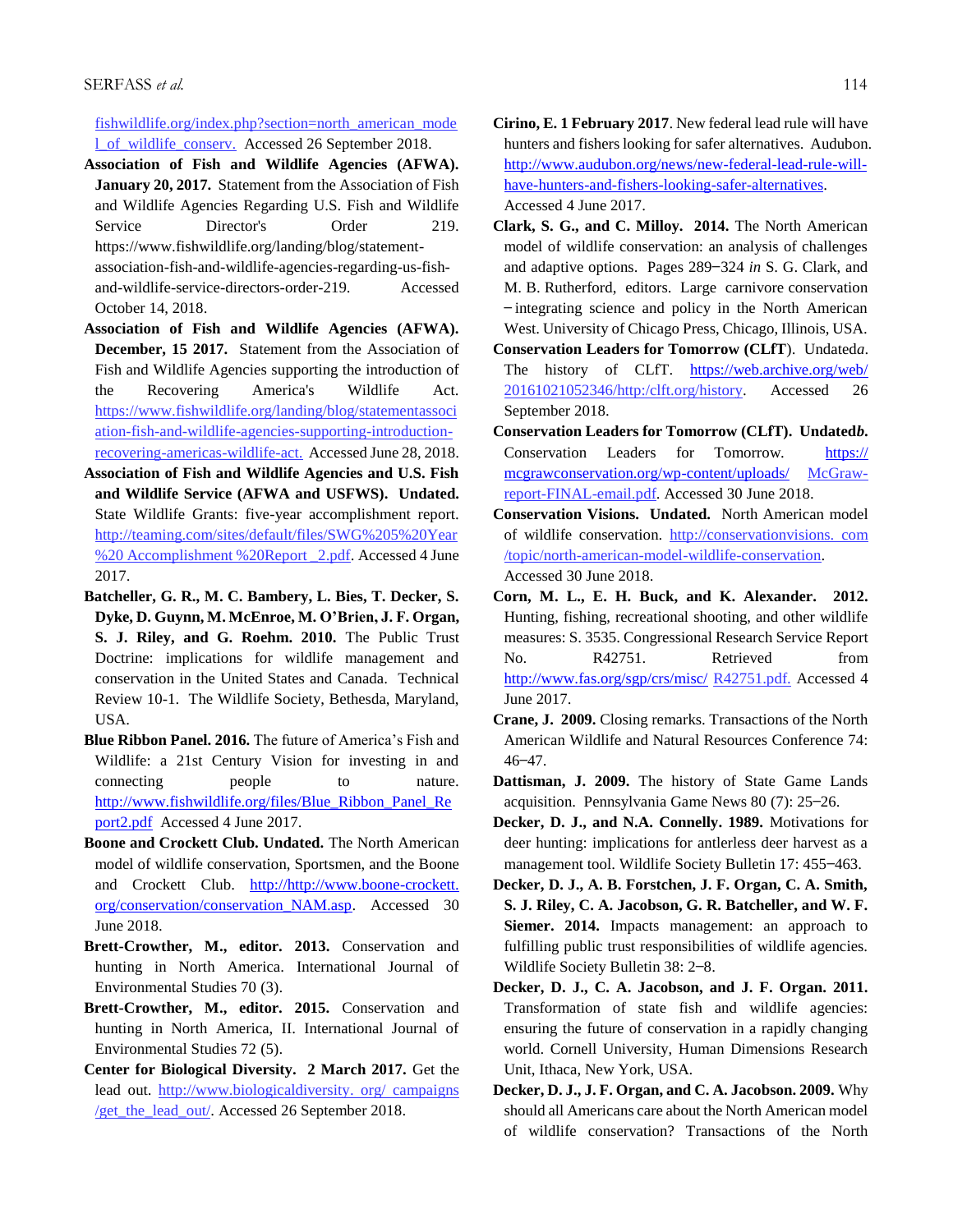American Wildlife and Natural Resources Conference 74:  $32 - 36.$ 

- **Decker, D. J., C. A. Smith, A. B. Forstchen, D. Hare, E. F. Pomeranz, C. Doyle-Capitman, K. Schuler, and J. F. Organ. 2016.** Governance Principles for Wildlife Conservation in the 21<sup>st</sup> Century. Conservation Letters 9:  $290 - 295.$
- **DJCase and Associates. Undated.** R3: recruitment, retention, and reactivation. [https://djcase.com/hunting](https://djcase.com/hunting-fishing)[fishing](https://djcase.com/hunting-fishing) -shooting-recruitment-retention-reactivation-r3. Accessed 30 June 2018.
- **Dratch, P., and R. Kahn. 2011.** Moving beyond the model. The Wildlife Professional 5 (2): 61–63.
- **Duda, M. D., T. Beppler, and J. Organ. 2017.** The growth of sport shooting participation: what does this trend mean for conservation revenue? The Wildlife Professional 11 (2):  $38 - 41.$
- **Elbroch, L. M., L. Robertson, K. Combs, and J. Fitzgerald. 2017.** Contrasting bobcat values. Biodiversity and Conservation 26: 2987–2992.
- **Feldpausch-Parker, A. M., I. D. Parker, and E. S. Vidon. 2017.** Privileging consumptive use: a critique of ideology, power, and discourse in the North American model of wildlife conservation. Conservation and Society 15: 33-40.
- **Fish and Wildlife Business Summit. 2017.** [http://www.fwbusinesssummit.org/program.html.](http://www.fwbusinesssummit.org/program.html) Accessed 4 June 2017.
- **Geist, V. 1995.** Wildlife conservation American style creates biodiversity and wealth. Pages 279 ̶281 *in* J. A. Bisonette, and P. R. Krausman, editors. Integrating people and wildlife for a sustainable future. Proceedings of the First International Wildlife Management Congress, The Wildlife Society, Bethesda, Maryland, USA.
- **Geist, V. 2006.** The North American model of wildlife conservation: a means of creating wealth and protecting public health while generating biodiversity. Pages 285-293 *in* D. M. Lavigne, editor. Gaining ground: in pursuit of ecological sustainability. Limerick, Ireland, International Fund for Animal Welfare, Guelph, Canada, and University of Limerick.
- **Geist, V., S. P. Mahoney, and J. F. Organ, J. F. 2001.** Why hunting has defined the North American model of wildlife conservation. Transactions of the North American Wildlife and Natural Resources Conference 66: 175-185.
- **Gill, R. B. 2004.** Challenges of change: natural resource management professionals engage their future. Pages 35– 46 *in* M. J. Manfredo, J. J.Vaske, B. L. Bruyere, D. R. Field, and P. J. Brown, editors. Society and natural resources: a summary of knowledge, Modern Litho, Jefferson City, Missouri, USA.
- **Gorte, R. W., C. H. Vincent, L. A. Hanson, and M. R. Rosenblum. 2012.** Federal land ownership: overview and data. Congressional Research Service Report No. R42346. https://www.fas. org/sgp/crs/misc/R42346.pdf . Accessed 4 June 2017.
- **Heffelfinger, J. R., V. Geist, and W. Wishart. 2013.** The role of hunting in North American wildlife conservation. International Journal of Environmental Studies 70: 399-413.
- **Izaak Walton League of America, National Wildlife Federation, Theodore Roosevelt Conservation Partnership, and Trout Unlimited. 2018.** Hunters and anglers: fueling our Nation's economy and paying for conservation. <https://www.nwf.org/~/media/PDFs/Water> /WOTUS %20Econ%20fact%20sheet%203252014.pdf. Accessed 11 September 2018.
- **Karns, G. R., A. Heeren, E. L. Toman, R. S. Wilson, H. K. Szarek, and J. T. Bruskotter. 2018.** Should grizzly bears be hunted or protected? Social and organizational affiliations influence scientific judgments. Canadian Wildlife Biology & Management 7: 18–30.
- **Kellert, S. 1978.** Attitudes and characteristics of hunters and antihunters. Transactions of the North American Wildlife and Natural Resources Conference 43: 412-423.
- **King, M. 2018.** The American system of conservation funding – what's it going to look like? Outdoor News Bulletin 72 (9): https://wildlifemanagement.institute/ outdoor- news-bulletin/september-2018/american-systemconservation-funding-whats-it-going-look. Accessed 26 September 2018.
- **Legal Information Institute. Undated.** 16 U.S. Code Chapter 49 – fish and wildlife conservation. <https://www.law.cornell.edu/uscode/text/16/chapter-49> . Accessed 4 June 2017.
- **Mahoney, S. P. 2004.** The seven sisters: pillars of the North American wildlife conservation model. Bugle 21(Sept/Oct):  $141 - 144.$
- **Mahoney, S. P., V. Geist, J. Organ, R. Regan, G. R. Batcheller, R. D. Sparrowe, J. E. McDonald, C. Bambery, J. Dart, J. E. Kennamer, R. Keck, D. Hobbs, D. Fielder, G. DeGayner, and J. Frampton. 2008.** The North American model of wildlife conservation: enduring achievement and legacy. Pages 7 ̶24 *in* J. Nobile and M. D. Duda, editors. Strengthening America's hunting heritage and wildlife conservation in the 21<sup>st</sup> century: challenges and opportunities. White House Conference on North American Wildlife Policy. Sporting Conservation Council. http://www.fws.gov/ whhcc /doc/ 2009-29110- 16517 Report 2009-10-13-17-19-00.pdf. Accessed 4 June 2017.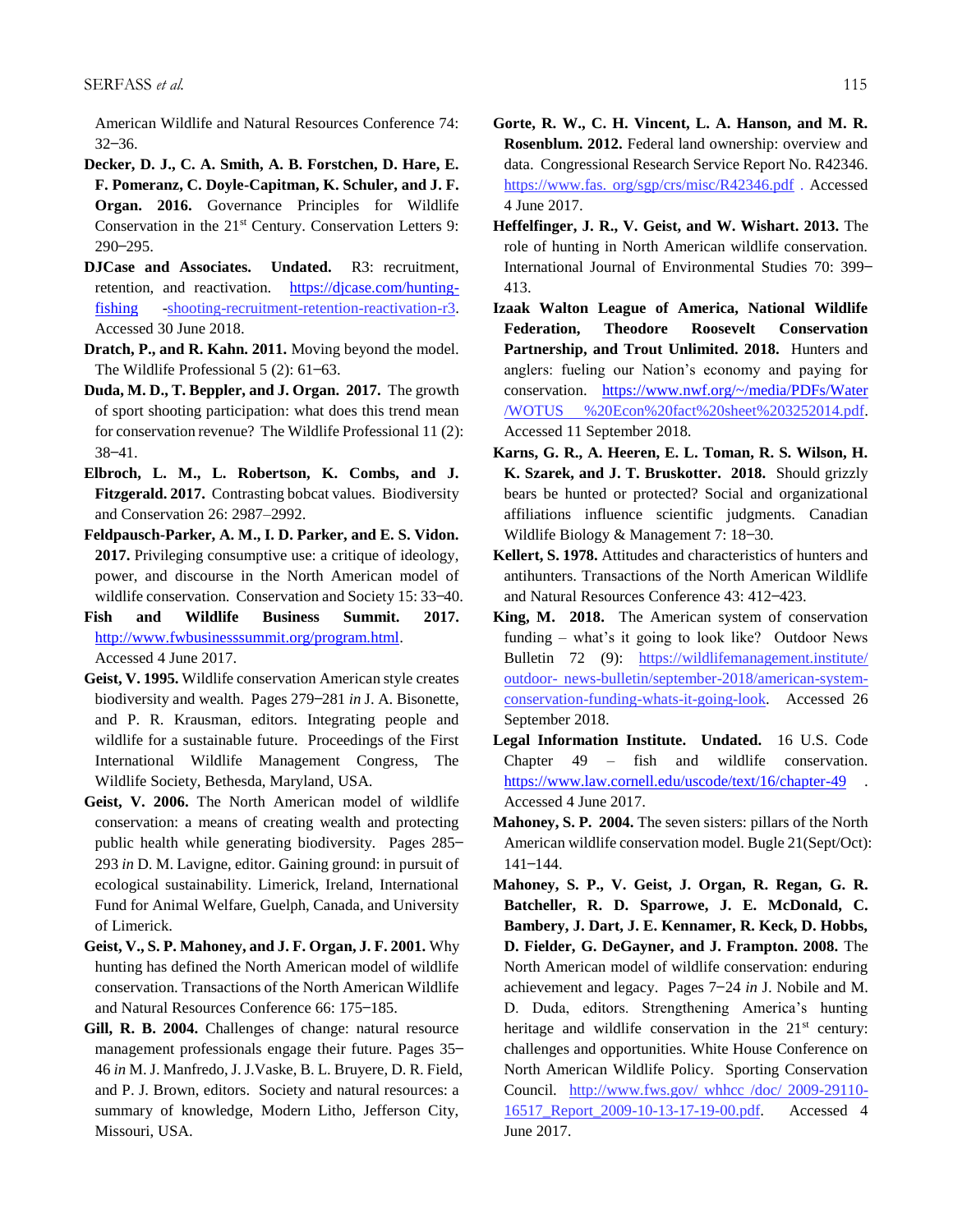- **Mahoney, S. P., and J. J. Jackson. 2013.** Enshrining hunting as a foundation for conservation the North American model. International Journal of Environmental Studies 70: 448-459.
- **Manfredo, M. J., T. L. Teel, L. Sullivan, and A. M. Dietsch. 2017**. Values, trust, and cultural backlash in conservation governance: the case of wildlife management in the United States. Biological Conservation 214: 303-311.
- **McDonald, J. 2012.** Cornerstone of U.S. conservation: the Pittman-Robertson Act celebrates 75 years. Wildlife Professional 6 (3): 74-78.
- **Meyer, J. M. 1997.** Gifford Pinchot, John Muir, and the boundaries of politics in American thought. Polity 30: 267– 284.
- **Miller, D. A. 2015.** The North American model of wildlife conservation: past, present, and future (abstract). http://www.abstractsonline.com/Plan/ ViewAbstract.aspx? mID= 3758&sKey=c636b750-c8e0-476f-b9f0-294e93bd f4d5&cKey= 8ac1b720-51ed-4342-8eb5-5daf44a4ab59& mKey=65ecfd94-42fb-4a0a-b76e-e0a372351e4e. Accessed 30 June 2018.
- **Moore, L. M., editor. 2010.** The North American model of wildlife conservation. The Wildlife Professional 4 (3): 1- 100.
- **Muth, R. M., R. R. Zwick, M. E. Mather, J. F. Organ, J. J. Daigle, and S. A. Jonker. 2006.** Unnecessary source of pain and suffering or necessary wildlife management tool: attitudes of conservation professionals toward outlawing leghold traps. Wildlife Society Bulletin 34: 706-715.
- **National Wild Turkey Federation. Undated.** More than a model, it's our foundation. [http://www.nwtf.org/conservation/article/north-american](http://www.nwtf.org/conservation/article/north-american-model-conservation)[model-conservation.](http://www.nwtf.org/conservation/article/north-american-model-conservation) Accessed 30 June 2018.
- **Natural Resources Council of Maine. 2017.** Public land ownership by state. <http://www.nrcm.org/documents/publiclandownership.pdf> Accessed 30 June 2018.
- **Nelson, M. P., J. A. Vucetich, P. C. Paquet, and J. K. Bump. 2011.** An inadequate construct? North American model: what's flawed, what's missing, what's needed. Wildlife Professional 5 (2): 58-60.
- **Organ, J. F. 2009.** Making the North American model more relevant to more Americans. Transactions of the North American Wildlife and Natural Resources Conference 74:  $25 - 26.$
- **Organ, J. F., D. J. Decker, S. S. Stevens, T. M. Lama, and C. Doyle-Capitman. 2014.** Public trust principles and trust administration functions in the North American model of Wildlife conservation: contributions of human

dimensions research. Human Dimensions of Wildlife 19:  $407 - 416$ .

- **Organ, J. F., V. Geist, S. P. Mahoney, S. Williams, P. R. Krausman, G. R. Batcheller, T. A. Decker, R. Carmichael, P. Nanjappa, R. Regan, R. A. Medellin, R. Cantu, R. E. McCabe, S. Craven, G. M. Vecellio, and D. J. Decker. 2012.** The North American Model of Wildlife Conservation. Technical Review 12-04. The Wildlife Society, Bethesda, Maryland, USA.
- **Organ, J. R, S. Mahoney, and V. Geist. 2010.** Born in the hands of hunters: the North American model of wildlife conservation. The Wildlife Professional 4 (3): 22–27.
- **Peterson, M. N, and M. P. Nelson, 2017.** Why the North American model of wildlife conservation is problematic for modern wildlife management. Human Dimensions of Wildlife 22: 43-54.
- **Prukop, J., and R. J. Regan. 2005.** In my opinion: the value of the North American model of wildlife conservation-an International Association of Fish and Wildlife Agencies position. Wildlife Society Bulletin 33: 374-377.
- **Responsive Management/National Shooting Sports Foundation. 2008.** The future of hunting and the shooting sports: research-based recruitment and retention strategies. Produced for the U.S. Fish and Wildlife Service under Grant Agreement CT-M-6-0. Harrisonburg, Virginia, USA.
- **Responsive Management. 2015.** How to talk to the public about hunting: research based communication strategies. http://www.responsivemanagement.com/download/RM\_E News/ RM HuntPublic newsletter.pdf. Accessed 26 September 2018.
- **Rocky Mountain Elk Foundation (RMEF). Undated***a***.** The North American model of wildlife conservation.
- <http://www.rmef.org/Conservation/HuntingIsConservation> / North American Wildlife Conservation Model.aspx. Accessed 26 September 2018.
- **Rocky Mountain Elk Foundation (RMEF). Undated***b.* 25 reasons why hunting is conservation. <https://www.rmef.org/> . Accessed 26 September 2018.
- **Rocky Mountain Elk Foundation (RMEF). Undated***c*. 25 reasons why hunting is conservation. [http://www.rmef.org/Conservation/HuntingIsConservatio](http://www.rmef.org/Conservation/HuntingIsConservation/25Reasons%20WhyHuntingIs%20Conservation.aspx) [n/25Reasons WhyHuntingIs Conservation.aspx](http://www.rmef.org/Conservation/HuntingIsConservation/25Reasons%20WhyHuntingIs%20Conservation.aspx) . Accessed 26 September 2018.
- **Sax, J. L. 1970.** The public trust doctrine in natural resource las: effective judicial intervention. Michigan Law Review 68: 471-566.
- **Schildwachter, G. 2009.** A policy to sustain the North American model of wildlife conservation. Transactions of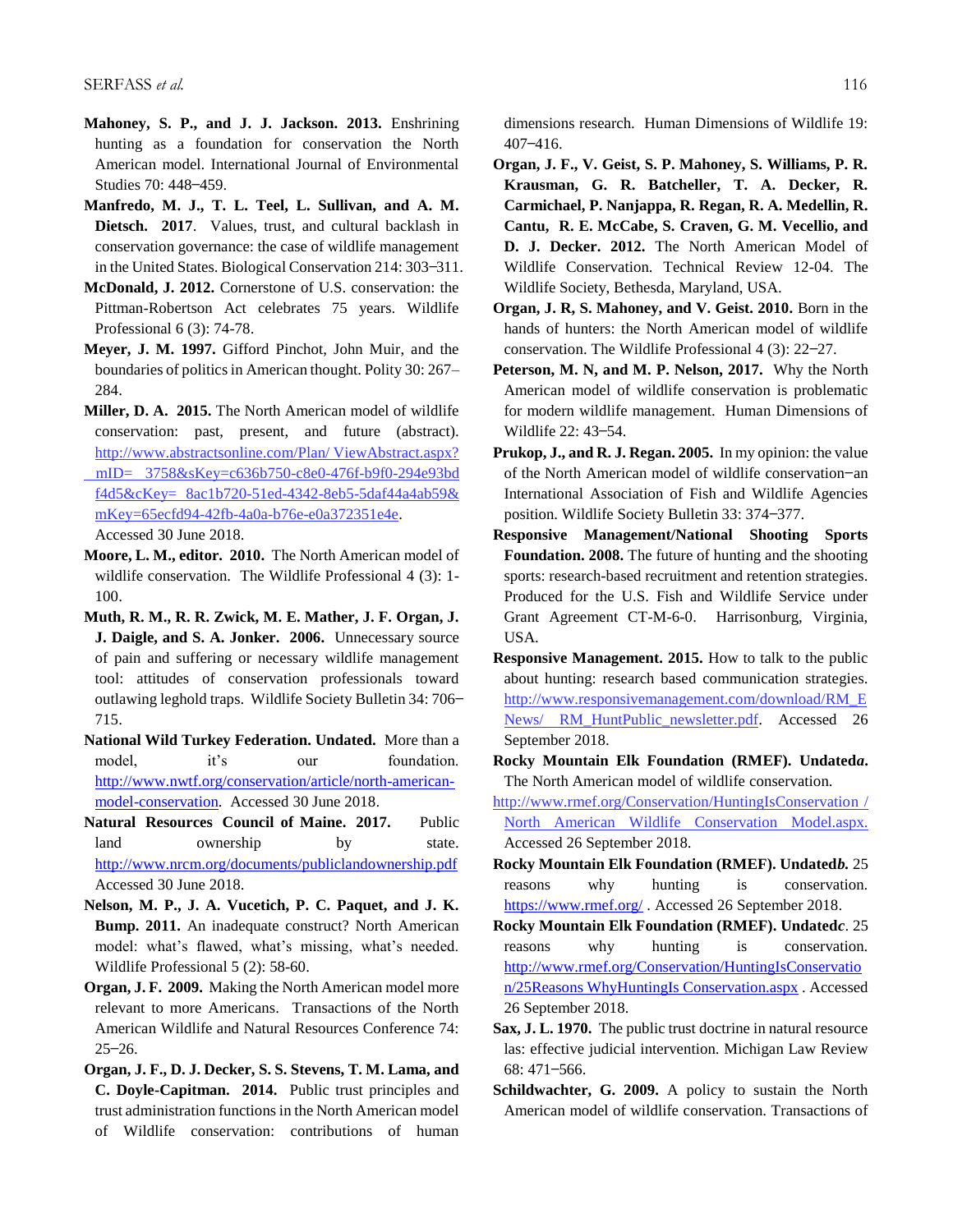the North American Wildlife and Natural Resources Conference 74: 42-45.

- **Serfass, T. L., L. Wright, K. Pearce, and N. Duplaix. 2017.**  Animal welfare issues pertaining to the trapping of otters for research, conservation, and fur. Pages 543 ̶571 *in* A. Butterwortjh, editor. Marine mammal welfare. Springer International Publishing, Cham, Switzerland.
- **Smith, M. E., and D. A. Molde. 2015.** Wildlife Conservation & Management Funding in the U.S. http://www.nrwm.org / wildlife-management-funding-inthe-u-s/ . Accessed 6 July 2018.
- **Teer, J. G. 1988.** Book review: Conservation biology the science of scarcity and diversity. Journal of Wildlife Management 52: 570–572.
- **The Wildlife Society (TWS). Undated.** Standing position: the North American model of wildlife conservation. [http://wildlife.org/wp-content/uploads/2016/04/SP\\_ North](http://wildlife.org/wp-content/uploads/2016/04/SP_%20North%20AmericanModel.pdf)  [AmericanModel.pdf](http://wildlife.org/wp-content/uploads/2016/04/SP_%20North%20AmericanModel.pdf) . Accessed 29 September 2018.
- **The Wildlife Society (TWS). 2017.** Final position statement – firearms. [http://wildlife.org/wp](http://wildlife.org/wp-content/uploads/2017/11/112117_PS_Firearms.pdf)[content/uploads/2017/11/112117\\_PS\\_Firearms.pdf.](http://wildlife.org/wp-content/uploads/2017/11/112117_PS_Firearms.pdf) . Accessed 29 September.
- The Wildlife Society (TWS). July 2017. Policy brief-Federal Aid in Wildlife Restoration Act /PittmanRobertson Act. [http://wildlife.org/wp](http://wildlife.org/wp-content/uploads/2014/11/Policy-Brief_P-R_FINAL.pdf)[content/uploads/2014/11/Policy-Brief\\_P-R\\_FINAL.pdf](http://wildlife.org/wp-content/uploads/2014/11/Policy-Brief_P-R_FINAL.pdf) . Accessed 30 September 2018.
- **Trefethen, J. B. 1975.** An American crusade for wildlife. Winchester Press, New York, New York, USA.
- **Treves A, G. Chaprom, J. V. López-Bao, C. Shoemaker, A. R. Goeckner, and J. T. Bruskotter. 2015.** Predators and the public trust. Biological Reviews 92: 248-270.
- **U.S. Congressional Sportsmen's Caucus. Undated.** http:// sportsmenslink.org/caucuses/congressional. Accessed 4 June 2017.
- **U.S. Department of the Interior (USDOI). March 2, 2017a.** Day one: Secretary Zinke signs orders to expand access to public lands. https:// www.doi.gov/pressreleases/day-one-secretary-zinke-signs -orders-expand-access-public-lands. Accessed 30 June 2018.
- **U.S. Department of the Interior (USDOI). March 2, 2017b.** Order No. 3346 – revocation of the United States Fish and Wildlife Service Director's Order No. 219 (use of nontoxic ammunition and fishing tackle). https:// www.doi.gov/sites/doi.gov/files/uploads/order \_no.\_3346. pdf . Accessed 30 June 2018.
- **U.S. Fish and Wildlife Service (USFWS). 2016.** 2016 national survey of fishing, hunting, and wildlife-associated recreation. <https://wsfrprograms.fws.gov/subpages/>

nationalsurvey/ nat\_survey2016.pdf . Accessed 28 June 2018.

- **U.S. Fish and Wildlife Service (USFWS). October 15, 2015.** National Wildlife Refuge System: how long has the federal government been setting aside lands for wildlife? [https://www.fws.gov/refuges/about/acquisition.html#hunt](https://www.fws.gov/refuges/about/acquisition.html#hunters) [ers](https://www.fws.gov/refuges/about/acquisition.html#hunters) . Accessed 26 September 2018.
- **U.S. Fish and Wildlife Service (USFWS). December 15, 2017.** History of the Federal duck stamp: conserving habitats for birds and people. https:// [www.fws.gov/birds/get-involved/duck-stamp/history-of](http://www.fws.gov/birds/get-involved/duck-stamp/history-of-the-federal-duck-stamp.php)[the-federal-duck-stamp.php.](http://www.fws.gov/birds/get-involved/duck-stamp/history-of-the-federal-duck-stamp.php) Accessed 26 September 2018.
- **U.S. Fish and Wildlife Service (USFWS). February 2, 2018.** State Wildlife Grant Program – Overview. [https://wsfrprograms.fws.gov/subpages/grantprograms/sw](https://wsfrprograms.fws.gov/subpages/grantprograms/swg/swg.htm) [g/swg.htm](https://wsfrprograms.fws.gov/subpages/grantprograms/swg/swg.htm) . Accessed 3 June 2017.
- **U.S. Fish and Wildlife Service-Southeast Region. Undated.** Federal Aid Division – the Pittman–Robertson Federal Aid in Wildlife Restoration Act." http:// www.fws.gov/ southeast/federalaid/pittmanrobertson.html. Accessed 10 August 2014.
- **Vincent, C. H., L. B. Comay, L. M. Corn, and K. Hoover. 2012.** Federal land ownership: current acquisition and disposal authorities. Congressional Research Service Report No. RL 34273. [https://www.fas.org/sgp/crs/misc/RL34273.pdf.](https://www.fas.org/sgp/crs/misc/RL34273.pdf) Accessed 3 June 2017.
- **Vucetich, J. A., J. T. Bruskotter, M. P. Nelson, R. O. Peterson, and J. K. Bump. 2017.** Evaluating the principles of wildlife conservation: a case study of wolf (*Canis lupus*) hunting in Michigan, United States. Journal of Mammalogy 98: 53–64.
- **Walker, D. 2009.** How to make people care about the model. Transactions of the North American Wildlife and Natural Resources Conference 74: 37-41.
- **Wildlife Management Institute. 1973.** North American Wildlife Policy 1973 and the American Game Policy 1930. Transactions of the North American Wildlife and Natural Resources Conference 38:152-181.
- **Wildlife Management Institute (WMI). 2007.** Hunter heritage action plan-concept paper. [http://www.ihea](http://www.ihea-usa.org/_assets/documents/huntingheritageplan.pdf)usa.org/ assets/documents/huntingheritageplan.pdf Accessed 30 June 2018.
- **Williams, S. 2010.** Wellspring of wildlife funding: how hunter and angler dollars fuel wildlife conservation. The Wildlife Professional 4 (3): 35-38.
- **Williams, S., T. Decker, and S. Mahoney. 2009.** North American model of wildlife conservation and the American system of conservation funding. Transactions of